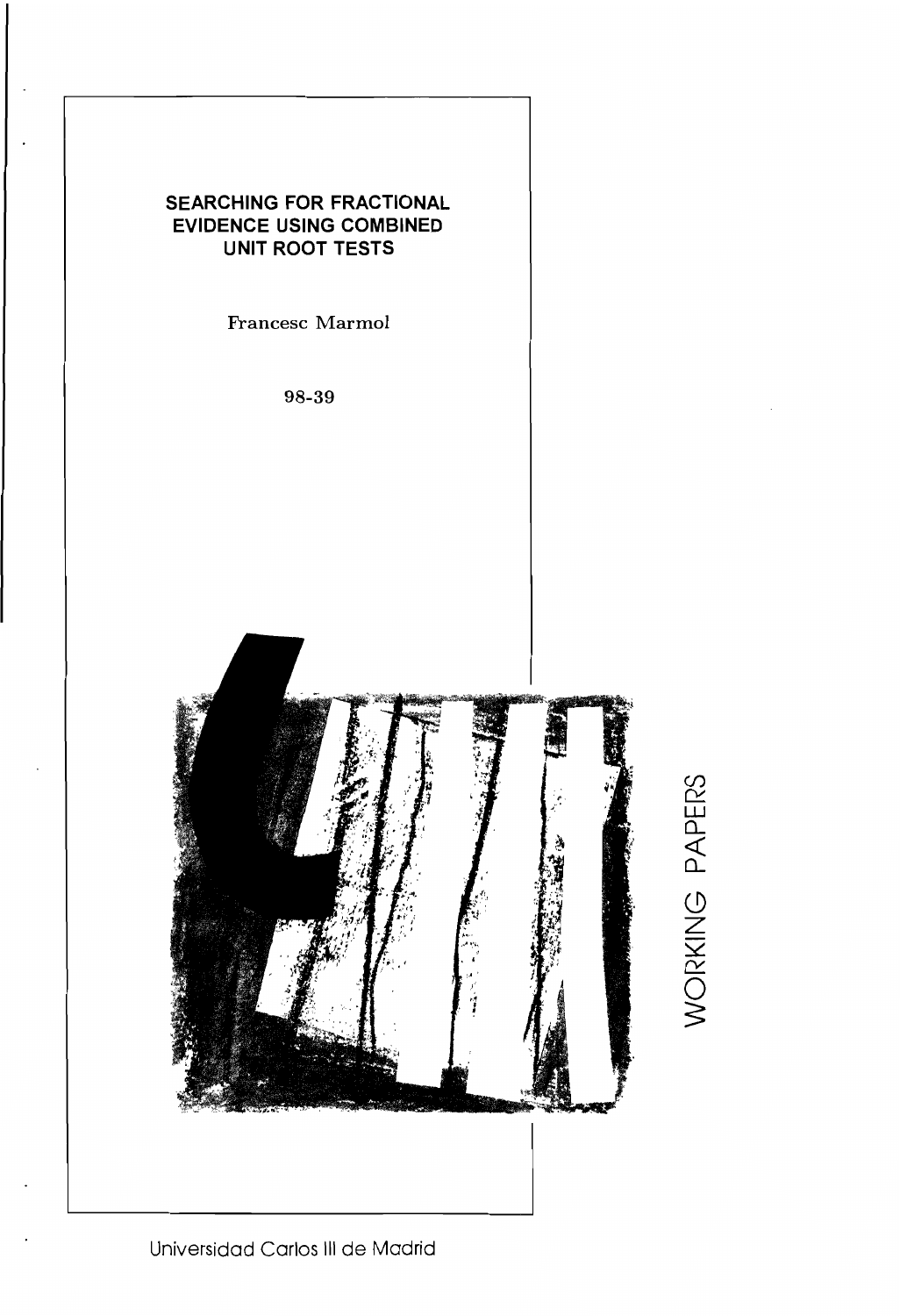Working Paper 98-39 Statistics and Econometrics Series 19 June 1998

Departamento de Estadfstica y Econometrfa Universidad Carlos **III** de Madrid Calle Madrid, 126 28903 Getafe (Spain) Fax (341) 624-9849

### SEARCHING FOR FRACTIONAL EVIDENCE USING COMBINED UNIT ROOT TESTS Marmol F.<sup>\*</sup>

Abstract

It has become a fully accepted rule in applied work that rejection of both the *difference stationarity* and *trend stationarity* null hypotheses, could imply the possibility that the underlying time series behaves as a fractionally integrated process. In this paper we prove this claim in a rigorous way by showing the consistency of the customary Dickey-Fuller and *KPSS* tests against fractional alternatives. It is shown that the combined use of both tests only achieves consistency if two-tailed tests are implemented.

Key Words Fractionally integrated processes; *DF* test; *KPSS* test; finite sample analysis; inflation series.

"Department of Statistics y Econometrics, Universidad Carlos III de Madrid, e-mail: fmarmol@est-econ.uc3m.es. I am very grateful to Juan J. Dolado, Daniel Peña, Valerie Rabassa and Juan C. Reboredo for their comments and suggestions. Financial support from the European Commission through the *Training and Mobility of Researches Programme* is also gratefully acknolewdged

J.E.L. Classification: C12, C15, C22.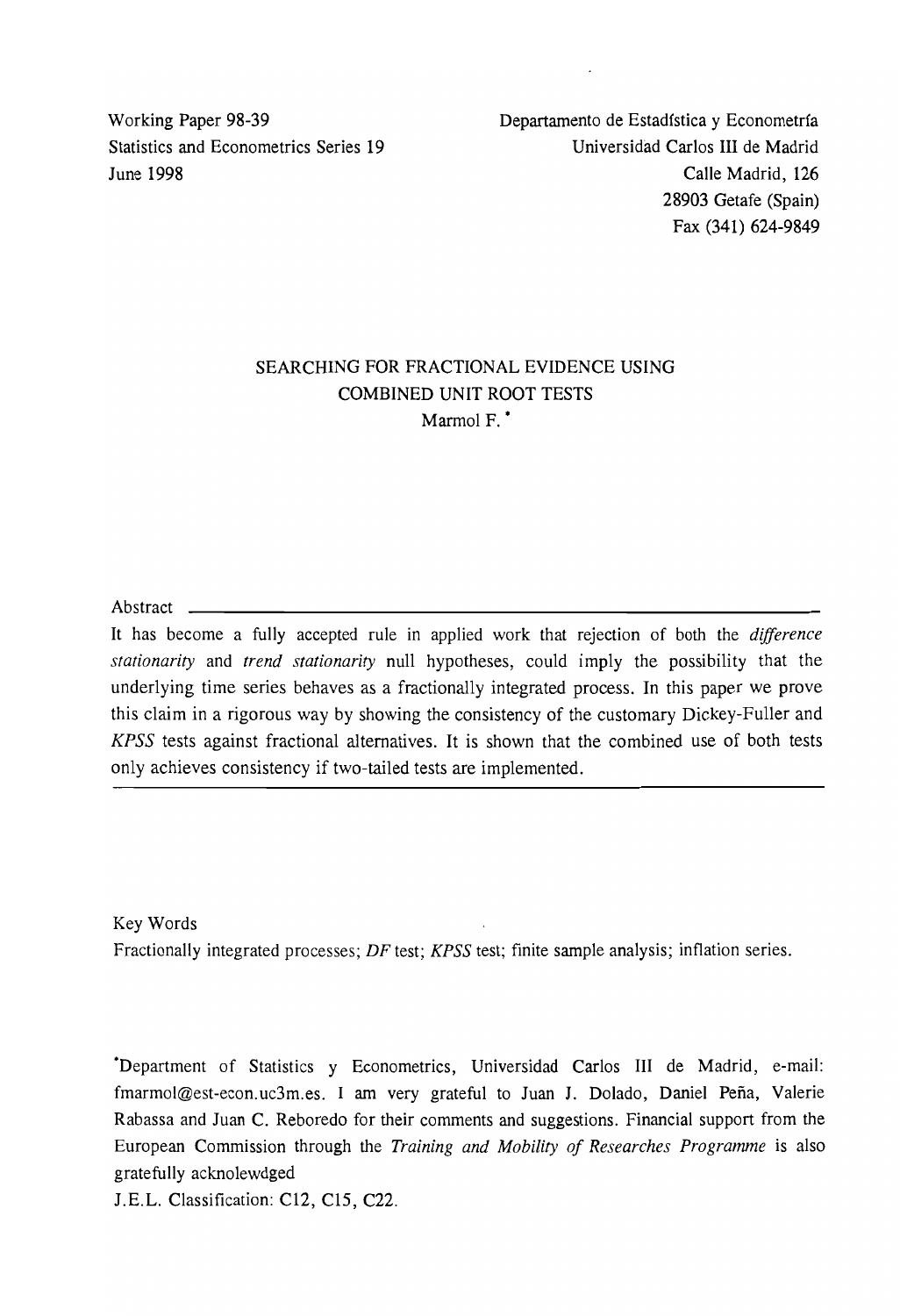# **SEARCHING FOR FRACTIONAL EVIDENCE USING COMBINED UNIT ROOT TESTS**

Francesc Marmol<sup>+</sup>

*Department of Statistics and Econometrics, Universidad Car/os* III *de MadriJ*  First version, February 1997

This version, May 1998

#### **Abstract**

It has become a fully accepted rule in applied work that rejection of both the *d{fference stationarity* and *trend stationarity* null hypotheses, could imply the possibility that the underlying time series behaves as a fractionally integrated process. In this paper we prove this claim in a rigorous way by showing the consistency of the customary Dickey-Fuller and *KPSS* tests against fractional alternatives. It is shown that the combined use of both tests only achieves consistency if two-tailed tests are implemented.

**Keywords:** Fractionally integrated processes; *DF* test; *KPSS* test; finite sample analysis; inflation series.

**J.E.L. Classification:** C12, ClS, C22.

<sup>&</sup>lt;sup>+</sup> I am very grateful to Juan J. Dolado, Daniel Peña, Valerie Rabassa and Juan C. Reboredo for their commcnts and suggestions. Financial support from the European Commission through the *Training and Mobility of Researches Programme* is also gratefully acknolcwdged.

<sup>\*</sup> *Address for correspondence:* Department of Statistics and Econometrics, Universidad Carlos III dc Madrid, 28903 Getafe, Madrid, SPAIN. E-mail: fmarmol@cst-econ.uc3m.es.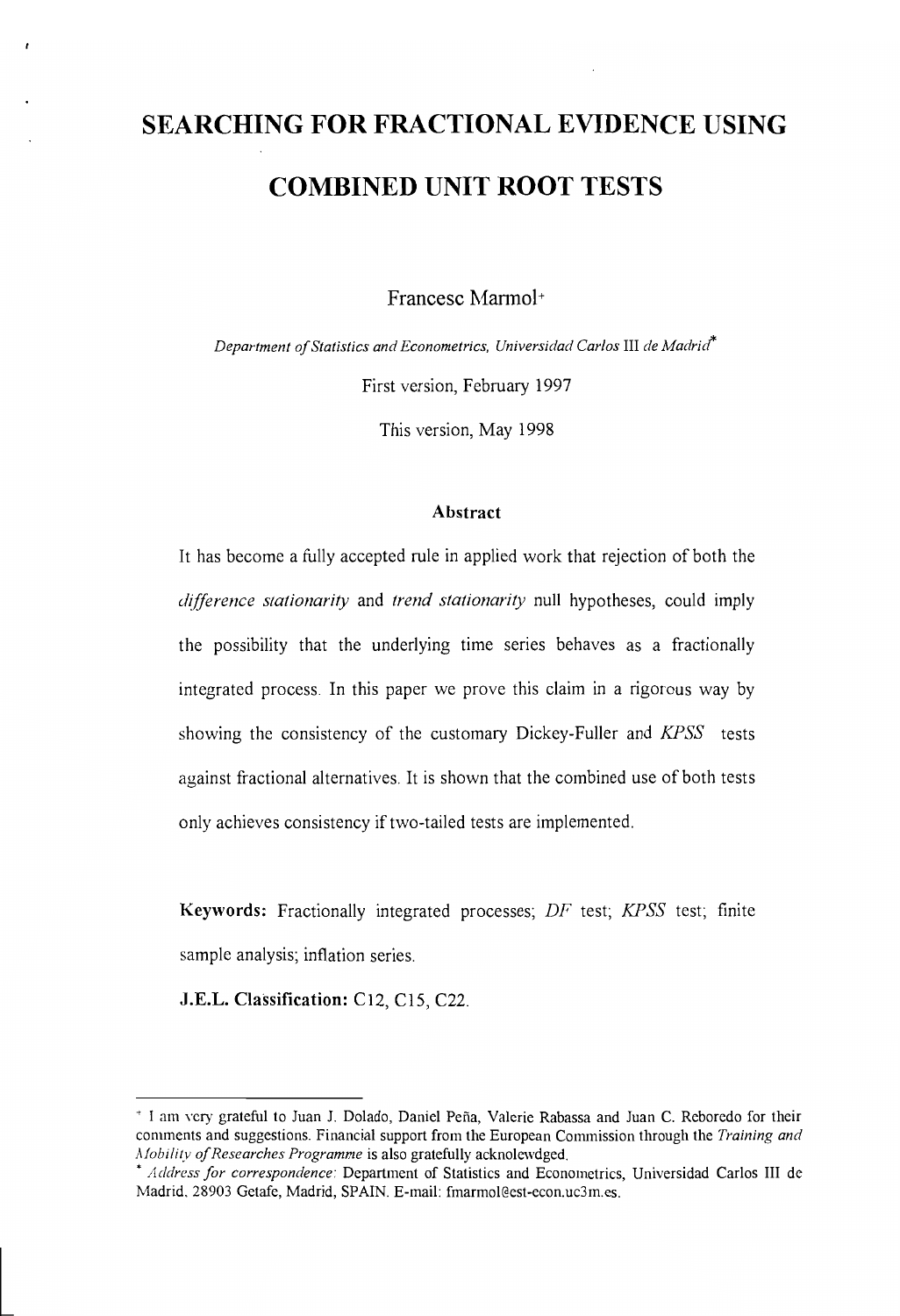#### **I. INTRODUCTION**

Time series methodology has extensively examined the question of modeling economic series as the sum of a deterministic time trend plus a stochastic term. Within the class of the so-called *difference-stationary (DS)* or *1(1)* models, the stochastic term follows a random walk, which typically implies that the mean and variance increase without bound over time, the precision of the forecast error becomes unbounded as the horizon extends and the effect of any random shock persists. On the other hand, in the so-called *trendstationary (TS)* or *1(0)* specification, the stochastic term follows a weakly stationary process and hence, the prediction error remains bounded even in the infinite horizon. Moreover, now shocks have only a transitory effect and the model exhibits trend reversion characteristics.

The issue of stochastic versus deterministic trend has considerable implications for our understanding of economic theories. For instance, it has been often argued that the presence or absence of a stochastic trend in the real output decides whether the real business cycle theory or the Keynesian theory should be accepted (see, however, comments by West, 1988). Time series research has not been insensitive to this debate. The seminal study of Nelson and Plosser (1982) which reported strong evidence of unit roots in U. S. historical annual time series led to much subsequent research with both empirical and theoretical dimensions.

At the statistical level, the hypothesis testing for *DS* against *TS* has been formulated in terms of the dominating characteristic root, treating  $I(1)$  as the null hypothesis. This in turn has been made possible by the development of new asymptotic statistical theories on the unit root by Fuller (1976), Dickey and Fuller (1979, 1981), Said and Dickey (1984), Phillips (1987) and Phillips and Perron (1988) inter alia, referred to as the *standard unit root tests* along this paper. The usual conclusion that is drawn when these standard unit

2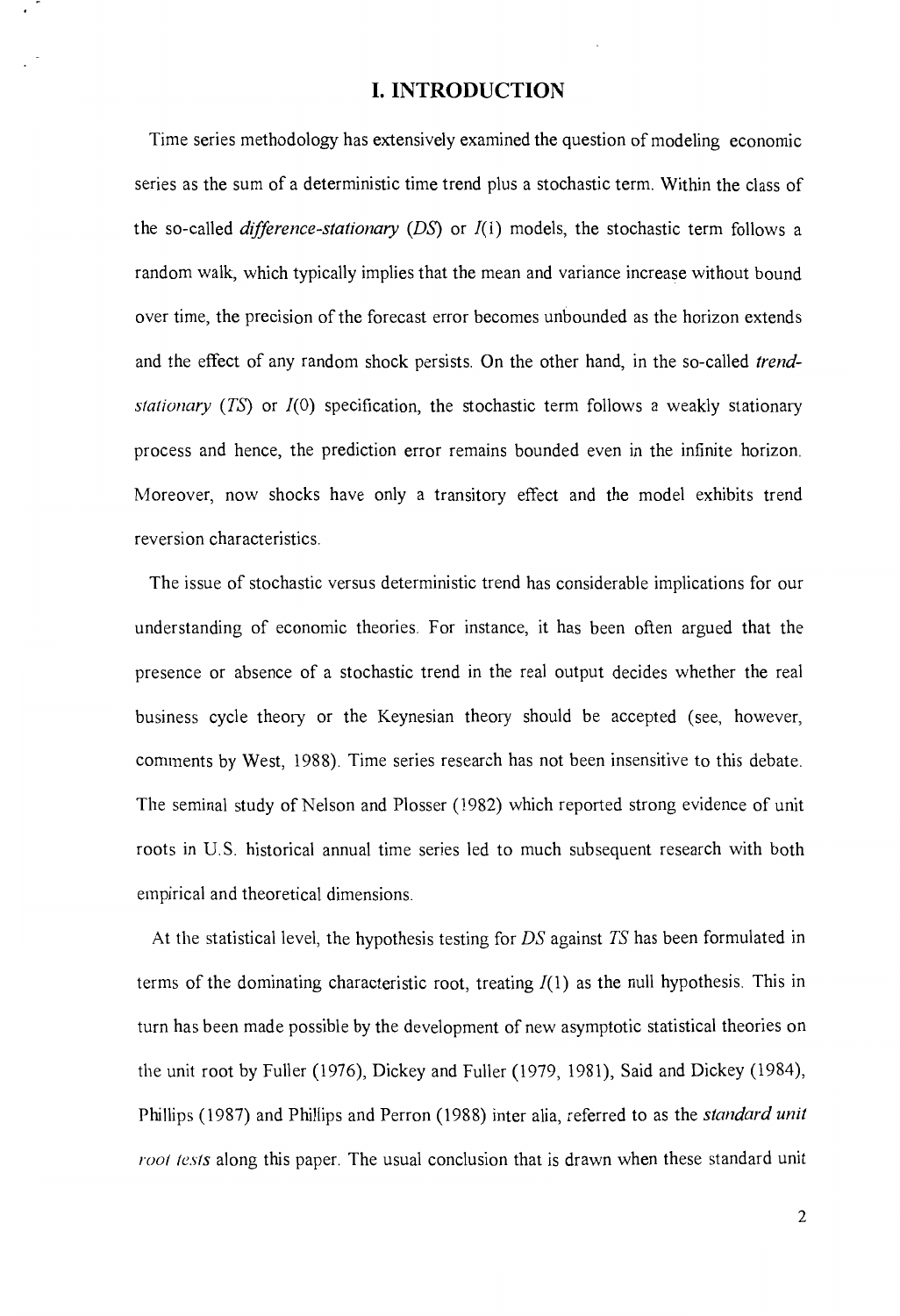root tests are applied to the Nelson and Plosser data set is that most aggregate economic time series contain a unit root.

On the other hand, Kwiatkowski et al. (1992) observed that taking the null hypothesis to be  $I(1)$  rather than  $I(0)$ , might itself have led to a bias in favor of the former hypothesis, so that an alternative explanation for the common failure to reject the unit root hypothesis would simply be that standard unit root tests are not very powerful against relevant alternatives. Hence, they proposed testing for *TS* against *DS* and provided a test, the so-called *KPSS* test, of the null hypothesis of stationarity against the  $I(1)$  alternative. By proceeding in this way, they concluded that for many of the series of the Nelson and Plosser data set the hypothesis of *TS* could not be rejected.

Consequently, given that the results of the unit root tests are quite sensitive to the formulation of the null hypothesis, it has become a standard testing procedure for the practitioners to perform tests of both the null hypothesis of *DS* as well as tests of the null hypothesis of TS By proceeding in this manner, the combined use of the standard unit root and the *KPSS* tests for a particular series gives rise to one of the following alternatives outcomes:

(i) Rejection by the standard unit root tests and failure to reject by the *KPSS* test provides evidence in favor of the *TS* null hypothesis, i.e., the series is /(0).

*(ii)* Failure to reject by the standard unit root tests and rejection by the *KPSS* test supports the  $DS$  null hypothesis, i.e., the series is  $I(1)$ .

(iii) Failure to reject by both standard and KPSS tests shows that the data are not sufficiently informative to distinguish between both hypotheses, and

 $(iv)$  Rejection by both standard and  $KPSS$  tests suggests that the series is not well represented as either  $I(1)$  or  $I(0)$ . Others possibilities should be considered.

3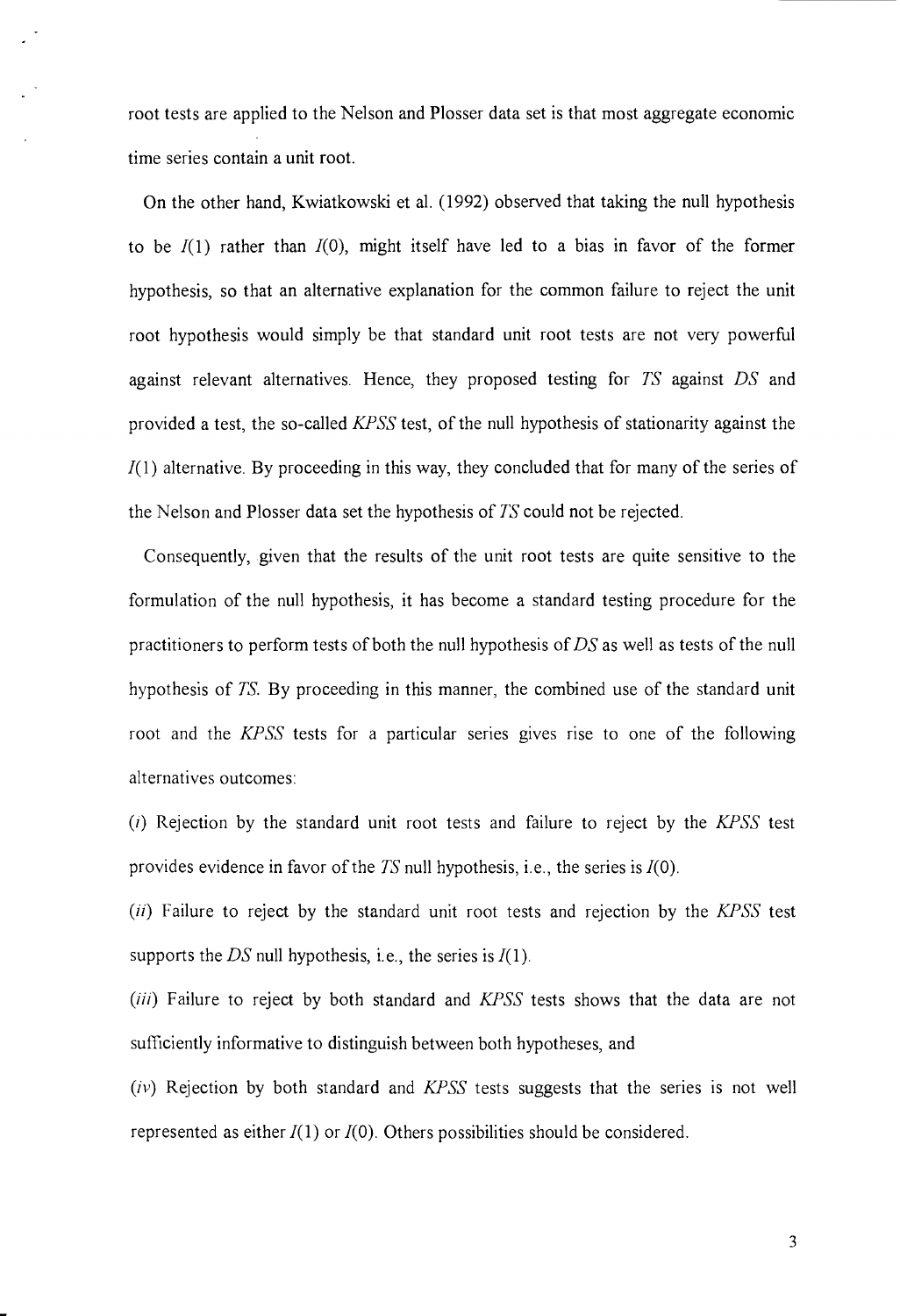As regards outcome *(iv),* one of the most explored alternatives in recent years has been to considere the possibility that the underlying series is fractionally integrated. As is wellknown, a time series *Yt* is said to be *fractionally integrated of order d,* denoted  $y_t$  ~  $FI(d)$  if it becomes weakly stationary after differentiating *d* times, and the degree of differentiation or *memory parameter, d,* is a real number. These processes have received an increasing attention because of their ability to provide a natural and flexible characterization of the nonstationary and persistent characteristics of economic time series. See Baillie (1996) for a recent survey.

The aim of this paper is to prove in a rigorous way the empirical rule *(iv)* when the considered alternative is fractional integration, providing some useful modeling guides to practitioners.

For this, and after some preliminary theory included in Section 2, we show in Section 3 that under fractional alternatives the (upper-tailed) *KPSS* and the (lower-tailed) *DF* tests are consistent against fractional alternatives for all  $d > 0$  and  $d < 1$ , respectively. In spite of this finding, however, it should be notice that such results are asymptotic and can differ in samples of finite size and, hence, in real applications. These claims are discussed in Section 4. Finally, conclusions are given in Section 5. Proofs are collected in a mathematical Appendix.

#### **2. PRELIMINARY THEORY**

We will say that the zero mean time series  $\{\varepsilon_n\}_{n=1}^{\infty}$  is a *short memory* stochastic process if it satisfies (i)  $T^{-1}E\left(\sum_{i=1}^T \mathcal{E}_i\right)^2 \to \sigma^2$  exists and is non zero and *(ii)*  $\forall r \in [0,1],$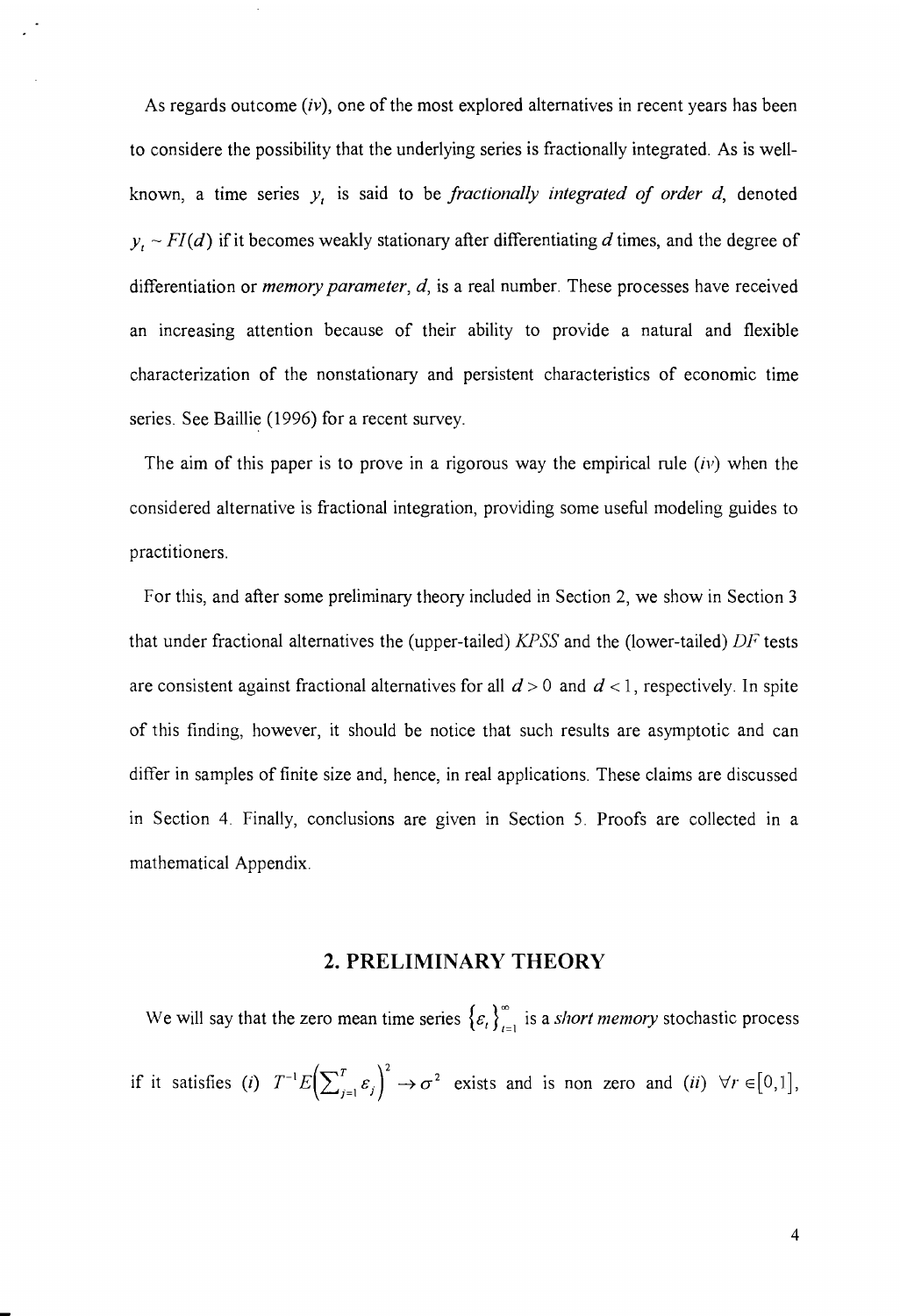$T^{-1/2} \sum_{i=1}^{[Tr]} \varepsilon_i \Rightarrow \sigma W(r)$ , where  $W(r)$  is a standard Brownian motion, where the symbol " $\Rightarrow$ " denotes weak convergence.

Therefore, according to this definition, a short memory process need not be covariance stationary and some heterogeneity in the process is allowed. As is well-known, when  $\varepsilon$ , is stationary the long-run variance  $\sigma^2$  is proportional to the spectral density at zero frequency, which is required to be neither zero nor infinite. On the other hand, part (ii) of the previous definition is just a functional central limit theorem for convergence of partial sums to a Wiener process, where several sets of sufficient conditions for such invariance principle to hold can be found in the literature. See Lee and Schmidt (1996) for an instructive discussion on the suitability of this definition of a short memory process.

On the other hand, we will say that the stochastic process  $\{y_i\}_{i=1}^{\infty}$  is a *fractionally integrated process of order d, denoted*  $y_t \sim FI(d)$ *, if it has the representation* 

$$
\Delta^d y_t = \varepsilon_t,\tag{1}
$$

where now  $d$  is a real number called the *memory parameter* of the  $y_t$  series.

It can be proved (see, e.g. Baillie, 1996) that a *FI(d)* process is stationary and invertible if and only if  $d \in \left(-\frac{1}{2}, \frac{1}{2}\right)$  and nonstationary if  $d \ge \frac{1}{2}$ . The memory parameter *d* can always be decomposed into the sum of an integer number,  $q$ , plus a real number  $\delta \in \left(-\frac{1}{2}, \frac{1}{2}\right)$ . For instance, if  $d = 1.3$ , then  $q = 1$ ,  $\delta = .3$ . If  $d = 1$ , then  $q = 1$ ,  $\delta = 0$  and if  $d = 9$  then  $q = 1, \delta = -.1$ . Hence, a nonstationary fractionally integrated process (NFI) of order  $d$ , can always be reparameterized in a suitable manner as the sum of an integrated process of order  $q$ ,  $I(q)$ , process plus a stationary fractionally integrated process (SFI) of order  $\delta$  :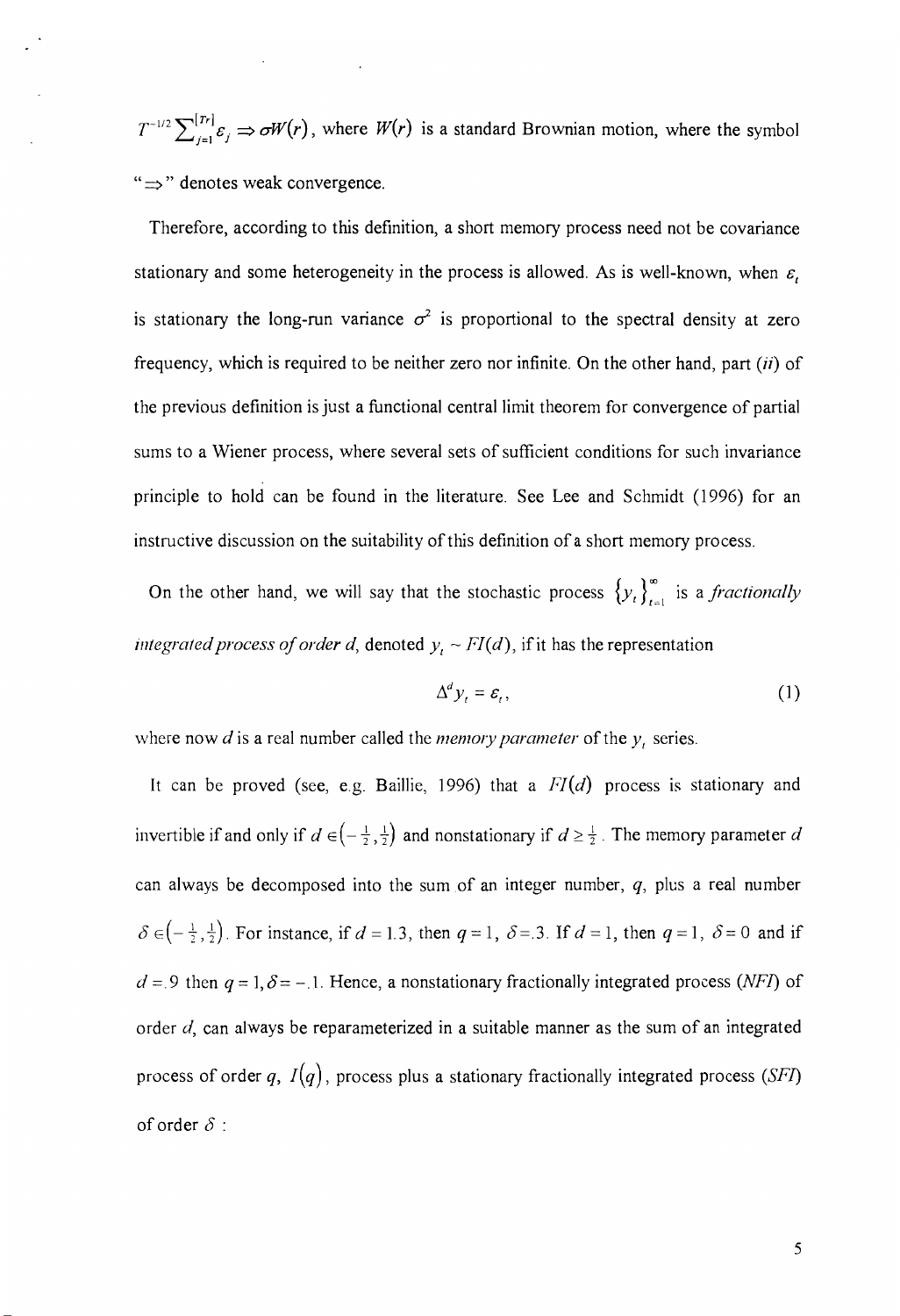$$
\Delta^d y_t = \varepsilon_t \Leftrightarrow \Delta^{q+\delta} y_t = \varepsilon_t \Leftrightarrow \Delta^q y_t = \Delta^{-\delta} \varepsilon_t \Leftrightarrow \Delta^q y_t = \mathfrak{S}_t, \Delta^{\delta} \mathfrak{S}_t = \varepsilon_t.
$$

Throughout this paper we shall assume that the true data generating mechanism of the relevant  $y_t$  series is well represented by expression (1). With respect to the short memory term  $\varepsilon_t$ , we will proceed under the following assumption:

Assumption 1. 
$$
\varepsilon_t \sim \text{iid}\left(0, \sigma^2\right)
$$
, with  $E|\varepsilon_t|' < \infty$  for  $r \ge \max\{4, -8\delta/(1+2\delta)\}$ .

This assumption follows from Sowell (1990) and is slightly weaker than other assumptions made in the literature. For example, Lee and Schmidt (1996) assume that the  $\varepsilon$ <sub>c</sub> are i.i.d.  $N(0, \sigma^2)$  and Lo (1991) assumes normality and stationarity of  $\varepsilon$ <sub>t</sub>.

Under the previous assumption, SowelI (1990) shows that

$$
T^{-1-2\delta}\sigma_{3T}^2 \xrightarrow{p} \frac{\sigma^2 \Gamma(1-2\delta)}{(1+2\delta)\Gamma(1+\delta)\Gamma(1-\delta)} \equiv \theta_\delta^2,
$$
 (2)

and

$$
\sigma_{ST}^{-1} S_{[Tr]} \Rightarrow \frac{1}{\Gamma(1+\delta)} \int_{0}^{r} (r-s)^{\delta} dW(s) \equiv W_{\delta}(r), \qquad (3)
$$

where  $\sigma_{3T}^2 = \text{var}\left(\sum_{t=1}^T \mathfrak{T}_t \right)$  and  $W_{\delta}(r)$  is a standard fractional Brownian motion as defined, e.g., by Beran (1994, p. 56).

#### **3. DICKEY-FULLER AND KPSS TESTS**

The most commonly used tests of the null hypothesis of a unit root in an observed time series are derivatives of the Dickey-Fuller (DF) tests. These tests are based on the regression of the observed series on its one-period lagged value, with the regression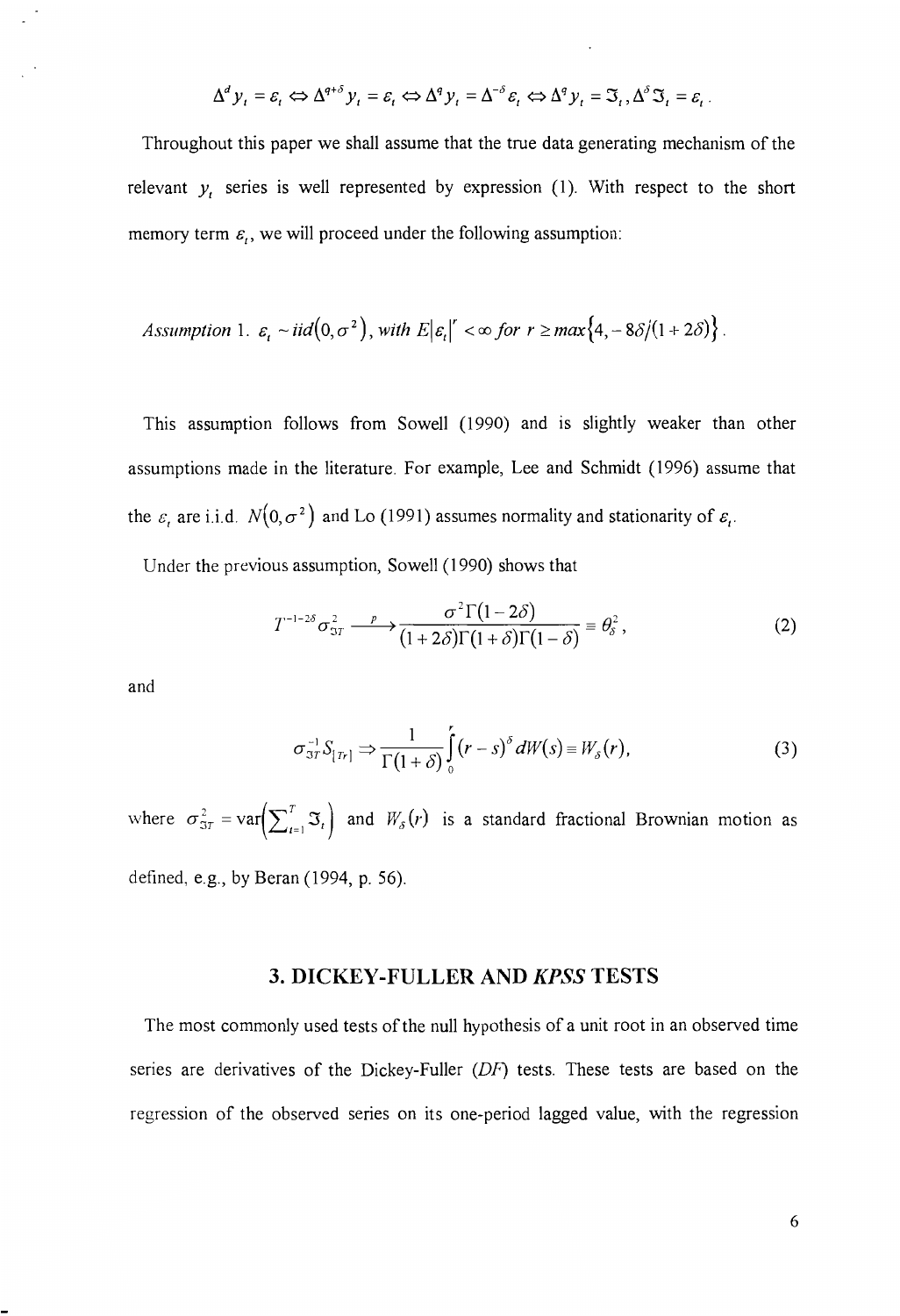sometimes including an intercept and time trend. Thus, they are based on regressions of the form:

$$
y_t = \rho y_{t-1} + \varepsilon_t, \tag{4}
$$

$$
y_t = \alpha + \rho y_{t-1} + \varepsilon_t, \tag{5}
$$

$$
y_t = \alpha + \rho y_{t-1} + \beta t + \varepsilon_t, \tag{6}
$$

for  $t = 1, 2, ..., T$ . In the presence of *NFI* processes, the natural analogs of regressions  $(4)-(6)$  are

$$
y_t = \rho y_{t-1} + \mathfrak{I}_t,\tag{4'}
$$

$$
y_t = \alpha + \rho y_{t-1} + \mathfrak{I}_t, \tag{5'}
$$

$$
y_t = \alpha + \rho y_{t-1} + \beta t + \mathfrak{S}_t. \tag{6'}
$$

Regression (4') was analyzed by Sowell (1990). He showed that under (1) and Assumption 1, the lower-tailed DF t-test diverges to  $-\infty$  when  $d \in (\frac{1}{2}, 1)$  being, therefore, a consistent test. Conversely, when  $d \in (1, \frac{3}{2})$ , it diverges to  $+\infty$  asymptotically, thus having zero power against fractional alternatives. Indeed, note that an upper-tailed DF test is consistent against  $d \in (\frac{1}{2}, \frac{3}{2})$ . On the other hand, regressions (5') and (6') have been recently studied by Haldrup and Marmol (1998) obtaining similar qualitative results. For the sake of completeness, we report below the following theorem proved by these authors concerning model (5').

*Theorem 1. Under Assumption 1, with*  $y_i \sim NFI(d)$ ,  $d \in (0.5,1.5)$  *and*  $H_0: \alpha = 0, \rho = 1$ , *the* DF *tests in regression* (5') *have the following asymptotic distributions:*   $(i)$  *When*  $d = 1$ ,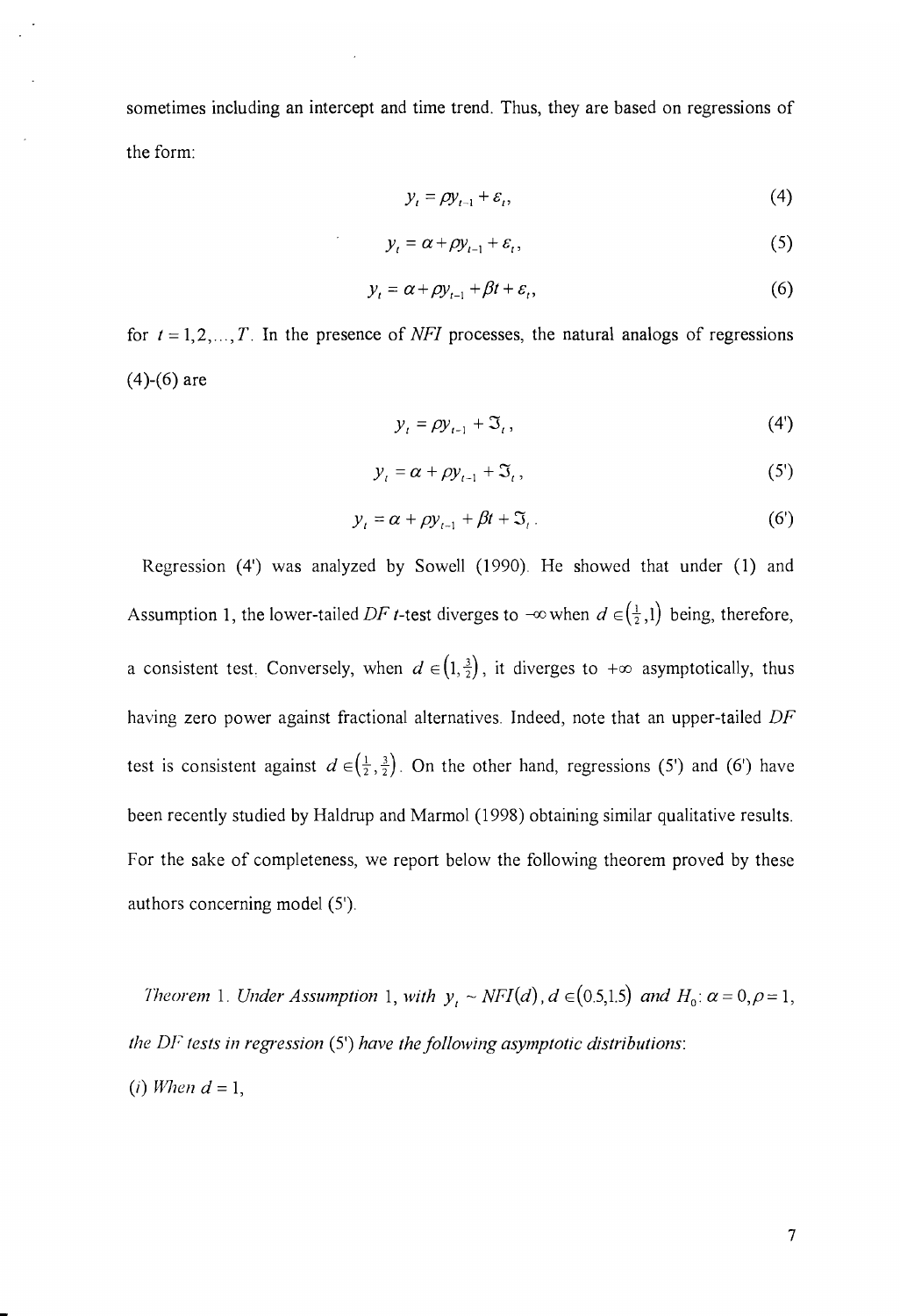$$
T(\hat{\rho} - 1) \Rightarrow \frac{\frac{1}{2} [W^2(1) - 1] - W(1) \int W}{\int W^2 - (\int W)^2},
$$

$$
t_{\rho} \Rightarrow \frac{\frac{1}{2} [W^2(1) - 1] - W(1) \int W}{\left[ \int W^2 - (\int W)^2 \right]^{1/2}},
$$

*(ii) when d*  $\in (1, \frac{3}{2})$ , *i.e.*,  $\delta \in (0, \frac{1}{2})$ ,

$$
T(\hat{\rho}-1) \Longrightarrow \frac{\frac{1}{2}W_{\delta}^{2}(1) - W_{\delta}(1)\int W_{\delta}}{\int W_{\delta}^{2} - (\int W_{\delta})^{2}},
$$

$$
T^{-\delta}t_{\rho} \Longrightarrow \frac{W_{\delta}\left[\frac{1}{2}W_{\delta}^{2}(1) - W_{\delta}(1)\int W_{\delta}\right]}{\left[\int W_{\delta}^{2} - (\int W_{\delta})^{2}\right]^{1/2}},
$$

*so that*  $t_{\rho} \longrightarrow \infty$ *, and* 

(*iii*) when  $d \in (\frac{1}{2}, 1)$ , *i.e.*,  $\delta \in (-\frac{1}{2}, 0)$ ,

$$
T^{1-2\delta}(\hat{\rho}-1) \Longrightarrow \frac{-1}{2\psi_{\delta}^{2}\left[\int W_{\delta}^{2} - \left(\int W_{\delta}\right)^{2}\right]},
$$

$$
T^{\delta}t_{\rho} \Longrightarrow \frac{-1}{2\psi_{\delta}\left[\int W_{\delta}^{2} - \left(\int W_{\delta}\right)^{2}\right]^{1/2}},
$$

so that  $T(\hat{\rho}-1) \longrightarrow -\infty$  and  $t_{\rho} \longrightarrow -\infty$ , where  $\psi_{\delta}^2 = \theta_{\delta}^2 [E(\mathfrak{S}_t^2)]^{-1}$ .

Consider now the limiting behavior of the *DF* tests against *SF!* alternatives, i.e., when  $y'_i = \Im_i \sim SFI(\delta)$ ,  $\delta \in \left(-\frac{1}{2},\frac{1}{2}\right)$ . For simplicity, we shall only consider the case where the observed series is regressed on its lagged value.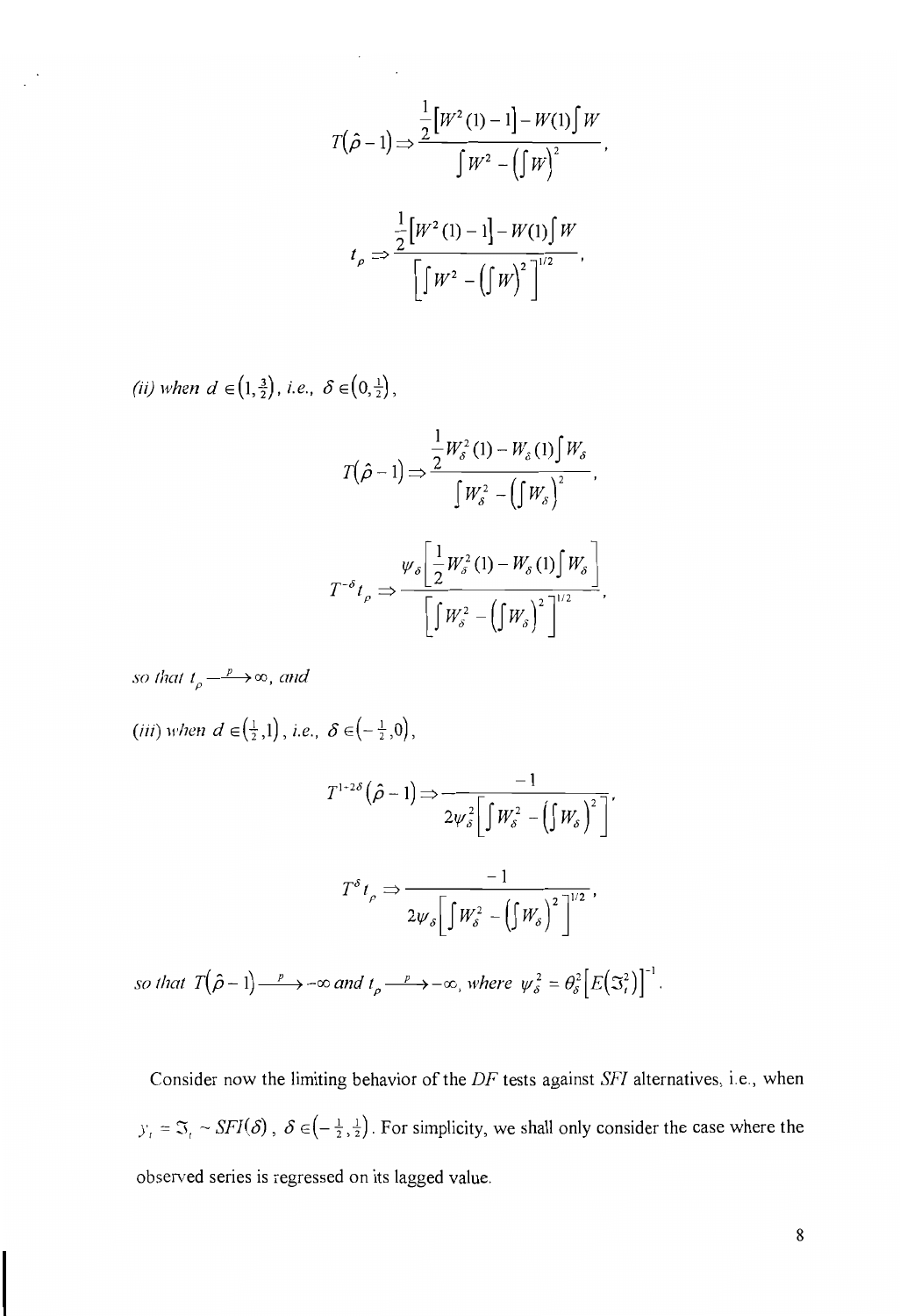*Theorem 2. Under Assumption 1, with*  $y_i \sim SFI(\delta)$ ,  $\delta \in (-\frac{1}{2},\frac{1}{2})$  *and*  $H_0: \rho = 1$  *in regression* (4'), *then,* 

$$
(\hat{\rho} - 1) \xrightarrow{p} \frac{2\delta - 1}{1 - \delta} < 0,
$$
\n
$$
T^{-1/2} t_{\rho} \xrightarrow{p} -(1 - 2\delta)^{1/2} < 0,
$$

so that  $T(\hat{\rho}-1) \longrightarrow -\infty$  and  $t_{\rho} \longrightarrow -\infty$ .

On the other hand, Kwiatkowski et al. (1992) suggested switching from a unit root null to one of /(0) or *TS.* More precisely, they proposed to test the hypothesis that deviations of a series from deterministic trend are short memory.

In this section we shall consider the following version of this test: Let  $\xi$  be the residuals from a regression of  $y<sub>i</sub>$  on intercept and let  $S<sub>i</sub>$  the partial sum process of the  $\xi<sub>i</sub>$ so that  $S_t = \sum_{j=1}^t \xi_i = \sum_{j=1}^t (y_t - \bar{y}), t = 1, 2, ..., T$ . Hence, in this case, the so-called *KPSS* statistic for testing the null of stationarity can be expresses as the following LM statistic:

$$
\hat{\eta}_{\mu} = \frac{T^{-2} \sum S_t^2}{s^2(\ell)},
$$
\n(7)

where  $s^2(\ell)$  is the Newey-West estimator

$$
s^{2}(\ell) = T^{-1} \sum_{t=1}^{T} \xi_{t}^{2} + 2T^{-1} \sum_{\wp=1}^{\ell} \omega(\wp, \ell) \sum_{t=\wp+1}^{T} \xi_{t} \xi_{t-\wp}, \qquad (8)
$$

with the kernel weight  $\omega(\varphi,\ell)$  defined as

$$
\omega(\wp,\ell) = 1 - \frac{\wp}{1+\ell},\tag{9}
$$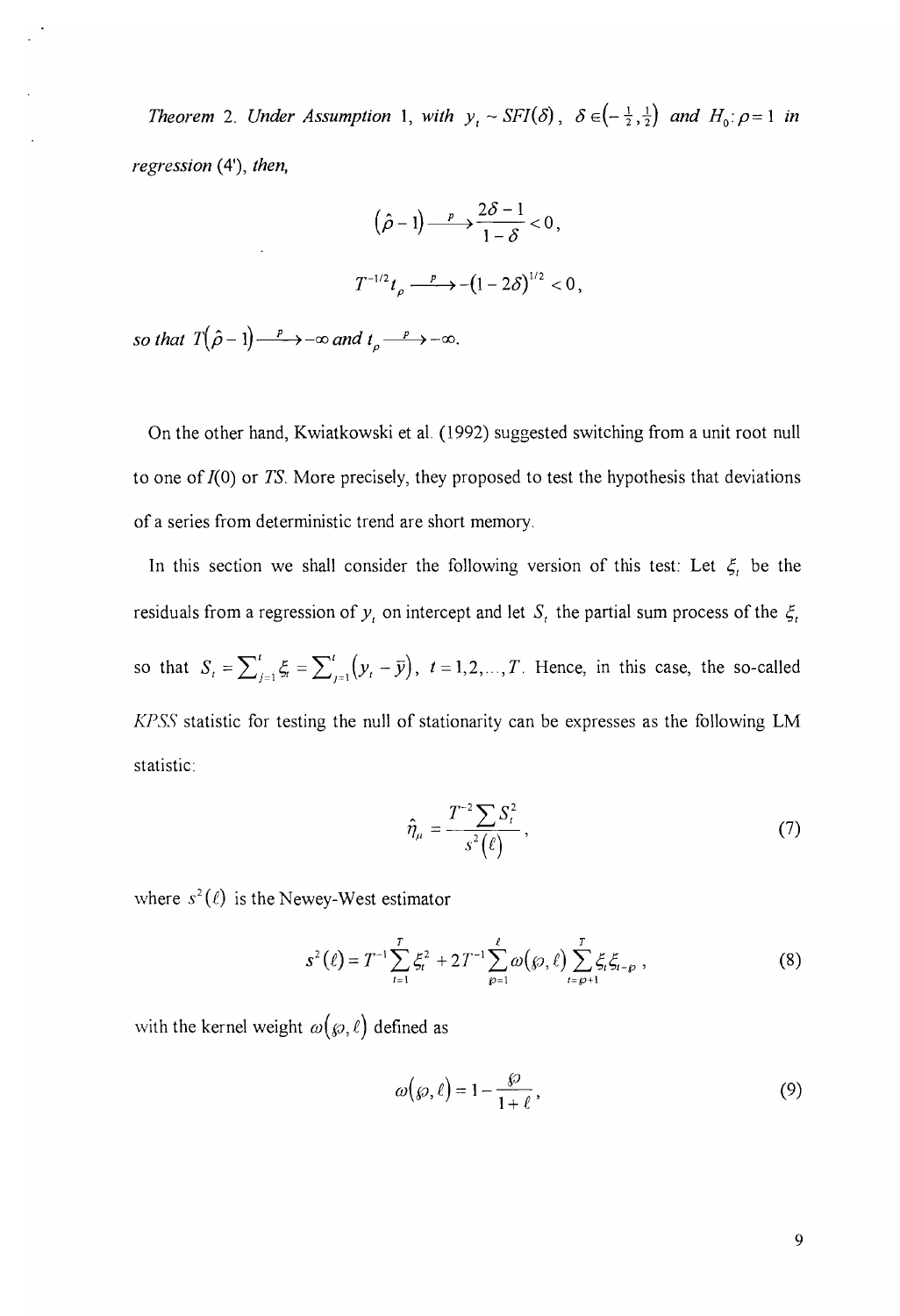(Barlett spectral window) and with the bandwidth parameter  $\ell$  being a function of the sample size satisfying that  $\ell, T \rightarrow \infty$  but  $\ell/T \rightarrow 0$ . Qualitatively similar results would be obtained for the *KPSS* statistic  $\hat{\eta}_r$ , where now  $\xi_t$  denote the residuals from a regression of *y*, on intercept and trend. See Lee and Amsler (1997) for further comments.

Under the alternative that  $y_t$  is an  $I(1)$  process, Kwiatkowski et al. (1992) and Shin and Schmidt (1992) showed that  $\hat{\eta}_{\mu} = O_p(T/\ell)$ . Since  $T/\ell \rightarrow \infty$  and the *KPSS* statistic is an upper-tailed test, it is consistent. In the same manner, Lee and Schmidt (1996) prove that the *KPSS* test is also consistent against *SFl* alternatives. Specifically, they show that if  $y_t = \mathfrak{T}_t \sim SFI(\delta)$  then  $T^{-2\delta} \hat{\eta}_\mu \Rightarrow \psi_\delta^2 \int_0^1 W_\delta^*(\varphi) d\varphi$  if  $\ell = 0$  and  $(\ell/T)^{2\delta}$   $\hat{\eta}_{\mu} \Rightarrow \int_0^1 W_{\delta}^*(\varphi)d\varphi$  if  $\ell \neq 0$ , where  $W_{\delta}^*(\varphi)$  is a standard fractional Brownian bridge,  $W^+_{\delta}(\varphi) = W_{\delta}(\varphi) - \varphi W_{\varphi}(1)$ ,  $\varphi \in [0,1]$ . Consequently, for  $\delta > 0$ ,  $\hat{\eta}_{\mu} \longrightarrow \infty$  and the *KPSS* test is consistent, but for  $\delta < 0$ ,  $\hat{\eta}_{\mu} \longrightarrow 0$  and the *KPSS* test has zero power asymptotically. Indeed, as the authors note, a two-tailed test is consistent against  $\delta > 0$ and against  $\delta$  < 0 for all value of the truncation parameter  $\ell$ .

Consider now the asymptotic behavior of the *KPSS* test under the alternative that the series is a *NFI* process, i.e., against the alternative that  $\Delta y_t = \mathfrak{I}_t \sim SFI(\delta)$ .<sup>1</sup>

*Theorem* 3. *Suppose that*  $\ell, T \rightarrow \infty$  *but*  $\ell/T \rightarrow 0$ . *Then, under Assumption* 1, *with*  $y_t \sim NFI(d)$ ,  $d \in (\frac{1}{2}, \frac{3}{2})$ , the KPSS test has the following asymptotic distributions:

<sup>&</sup>lt;sup>1</sup> An alternative proof of Theorem 3 for the case  $d \in (1/2,1)$  and  $\varepsilon$ <sub>t</sub> a Gaussian white noise has been recently provided by Lee and Amsler (1997) in independent work.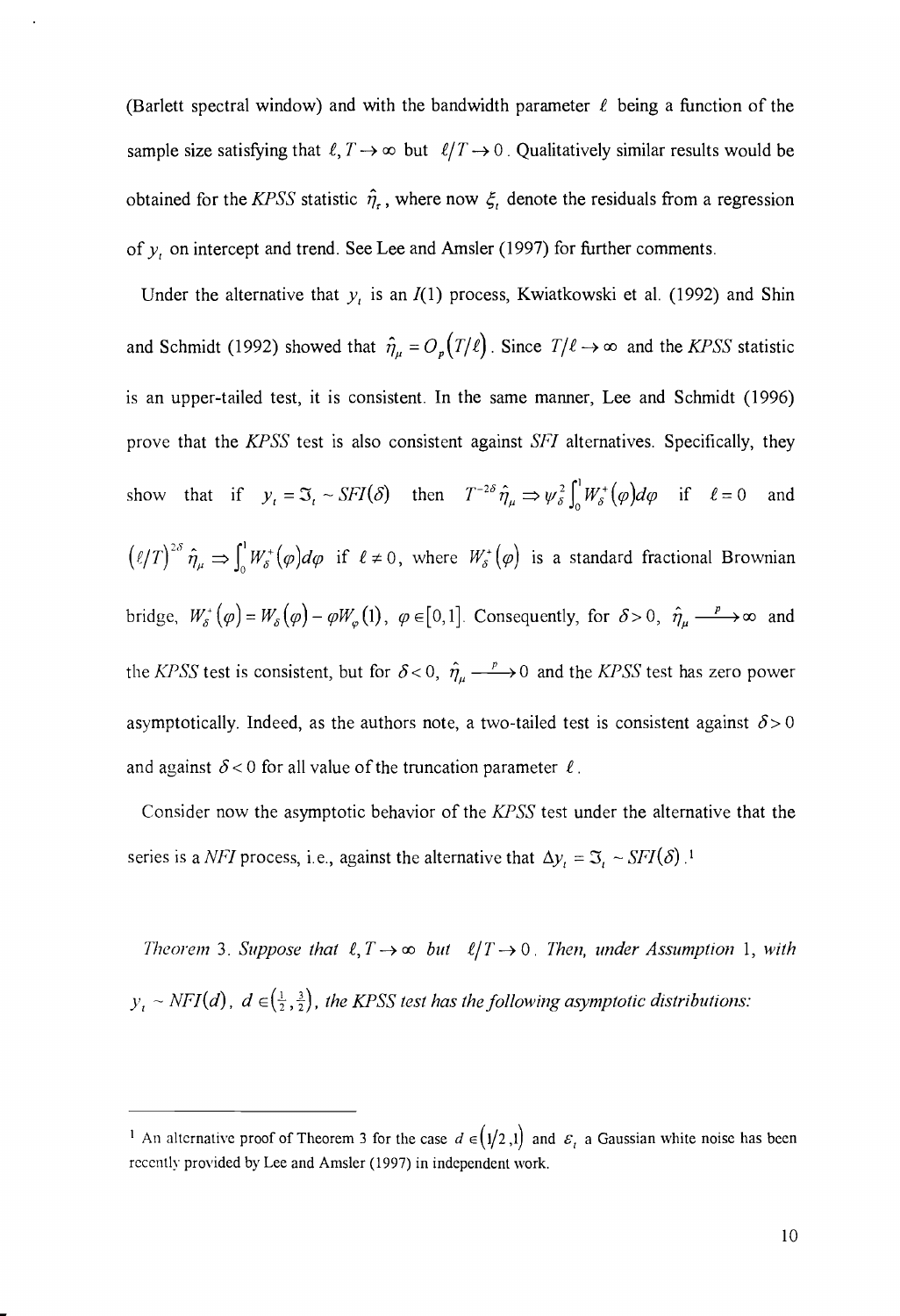$$
T^{-1}\hat{\eta}_{\mu} \Rightarrow \frac{\int_{0}^{1} \left[ \int_{0}^{\tau} W_{\delta}^{*}(\varphi) \right]^{2} d\tau}{\int_{0}^{1} \left[ W_{\delta}^{*}(\varphi) \right]^{2} d\varphi}, \qquad (10)
$$

if  $\ell = 0$ , and

$$
(\ell/T)\hat{\eta}_{\mu} \Rightarrow \frac{\int_{0}^{1} \left[\int_{0}^{\tau} W_{\delta}^{*}(\varphi)\right]^{2} d\tau}{\int_{0}^{1} \left[W_{\delta}^{*}(\varphi)\right]^{2} d\varphi},
$$
\n(11)

if  $\ell \neq 0$ , where  $W_{\delta}^{*}(\varphi) = W_{\delta}(\varphi) - \int_{0}^{1} W_{\delta}(\nu) d\nu$  *is a demeaned fractional Brownian motion. Hence,*  $\hat{\eta}_{\mu} \longrightarrow \infty$  *and the KPSS test is consistent against the class of NFI alternatives.* 

Theorem 3 implies that the *KPSS* test has the same orders in probability for  $d \in (\frac{1}{2}, \frac{3}{2})$ . In fact, notice that these orders of probability are independent of *d,* in contrast to the *SF!*  case. On the other hand, the *KPSS* test with different critical values was suggested by Shin and Schmidt (1992) as the basis for a unit root test. In this sense, Lee and Amsler (1997) showed that the *KPSS* statistic cannot distinguish consistently between the  $d \in (\frac{1}{2},1)$  *and d* = 1 cases. From our Theorem 3, however, we obtain that this statistic can distinguish consistently between *stationary and nonstationary long memory*.

Table 1 summarizes the asymptotic results obtained in Theorems 1-3, whereas their combined use gives rise to the set of possible outcomes collected in Table 2 according to alternatives  $(i)$ - $(iv)$  in the introductory section. From these tables, it appears that we should perform two-sided *DF* and *KPSS* tests to avoid erroneous decisions. For instance, when the true series has memory parameter  $d \in (1, \frac{3}{2})$ , then from the last row of Table 2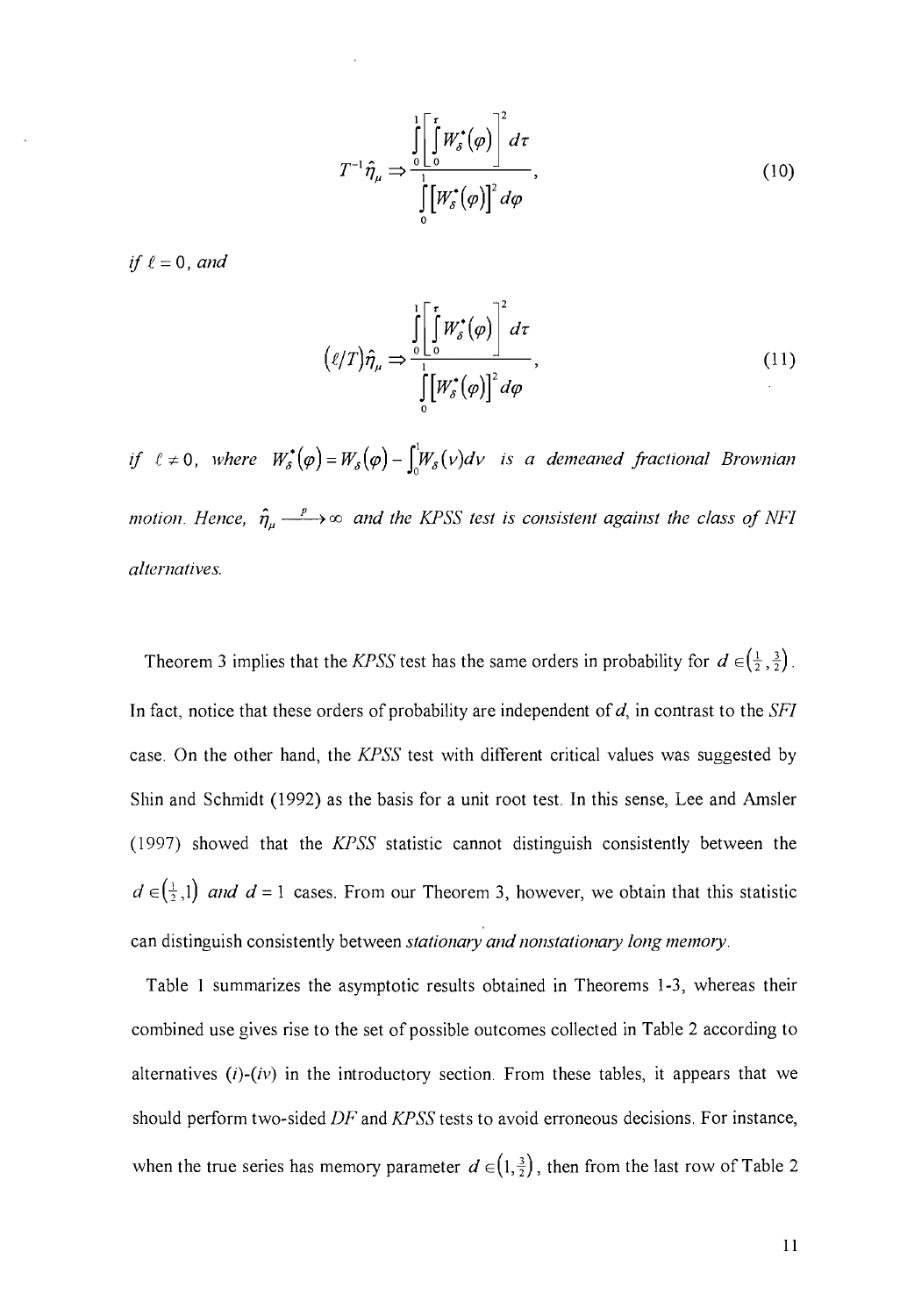we have that the combined use of the standard *DF* and *KPSS* tests will lead asymptotically to the non rejection of the unit root hypothesis.

TABLE 1 ABOUT HERE

TABLE 2 ABOUT HERE

#### **4. FINITE SAMPLE REMARKS**

Altogether, the results obtained in the preceding section are asymptotic and can be different in finite samples. More specifically, Sowell (1990) conjectured that the *DF* test might be severely misleading in all but very large sample. This is so because its distribution depends on two underlying random variables with a very slow rate of convergence to its limiting distribution for a very plausible range of d values, resulting in a finite sample similarity of the  $I(1)$  distribution and the fractional unit root distribution is spite of their sharp asymptotic differences as presented in Theorem 1.

Sowell's conjecture was supported by Diebold and Rudebusch (1991) in Monte Carlo experiments. They showed that, for a fixed memory parameter value  $d$ , power increases monotonically with *T,* as expected, and that, for fixed sample size, power increases monotonically with the Euclidean distance  $|d-1|$ . Moreover, they also reported that, for fixed sample size, power is always asymmetric around the unit root null hypothesis and that the power of the  $T(\hat{\rho}-1)$  and  $t_{\rho}$  tests is always approximately equal for  $d < 1$ , whereas the  $T(\hat{\rho}-1)$  test is less powerful than the  $t_{\rho}$  test for  $d>1$ .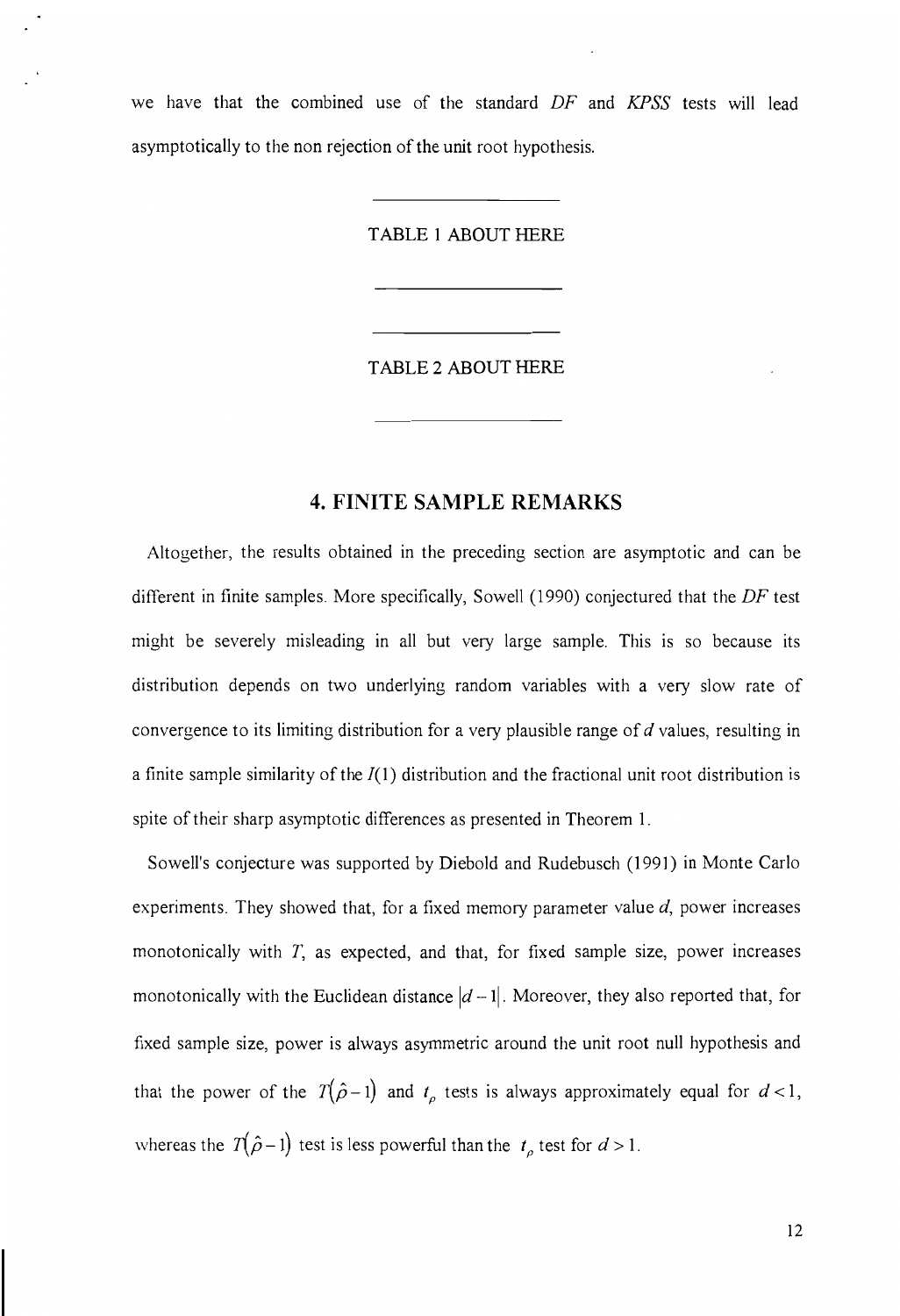In this sense, it is worth noting how Theorem 1 helps to explain their experimental findings. In effect, the power of the DF tests is asymmetric around the  $d = 1$  null due to the fact that they have different limiting distributions whether we consider the alternative  $d$  < 1 or the alternative  $d > 1$ . Equally, the power of the DF tests is equal for  $d < 1$  and different for  $d > 1$  with the  $T(\hat{\rho}-1)$  test being less powerful than the  $t_{\rho}$  test because for  $d < 1$  both tests diverge to  $-\infty$  whereas for  $d > 1$  the  $t_p$  test continues diverging to  $+\infty$ but  $T(\hat{\rho}-1) = O_p(1)$ .

Overall, their research leads to the conclusion that the power of the DF test against fractionally integrated alternatives is quite low. Moreover, Hassler and Wolters (1994) provide both analytical as well as Monte Carlo evidence that other standard unit root tests such as the Augmented Dickey-Fuller *(ADF)* or the Phillips-Perron *(PP)* tests also perform poorly when the alternative is fractionally integrated.

For instance, from their Table 1, page 4, we have that when  $d = \frac{3}{4}$  the DF tests (lower-tailed performed with level 0.05) rejects the unit root hypothesis in about 50% if  $T = 100$ , whereas the *ADF* test rejects this null hypothesis in about 21% with 2 lags and only in about 6% if 12 lags are included in the augmented Dickey-Fuller regression. Likewise, for  $d = 0.9$  the DF tests rejects the DS null in about 14% if  $T = 100$  and in about 20% if  $T = 200$ . Added to that, and in agreement with our Theorem 2, with parameter values of SFI processes, the wrong null hypothesis is always rejected.

As regards the KPSS test, Lee and Schmidt (1996) provide some evidence on the power against fractional alternatives of the  $\hat{\eta}_{\mu}$  test. On the one hand, they obtain power increases with the sample size, which is a reflection of the fact that  $\hat{\eta}_{\mu} \longrightarrow \infty$ , i.e., of the consistency of the test. On the other hand, they also report that power is higher when the memory parameter  $d$  is larger, i.e., as the alternative hypothesis becomes farther from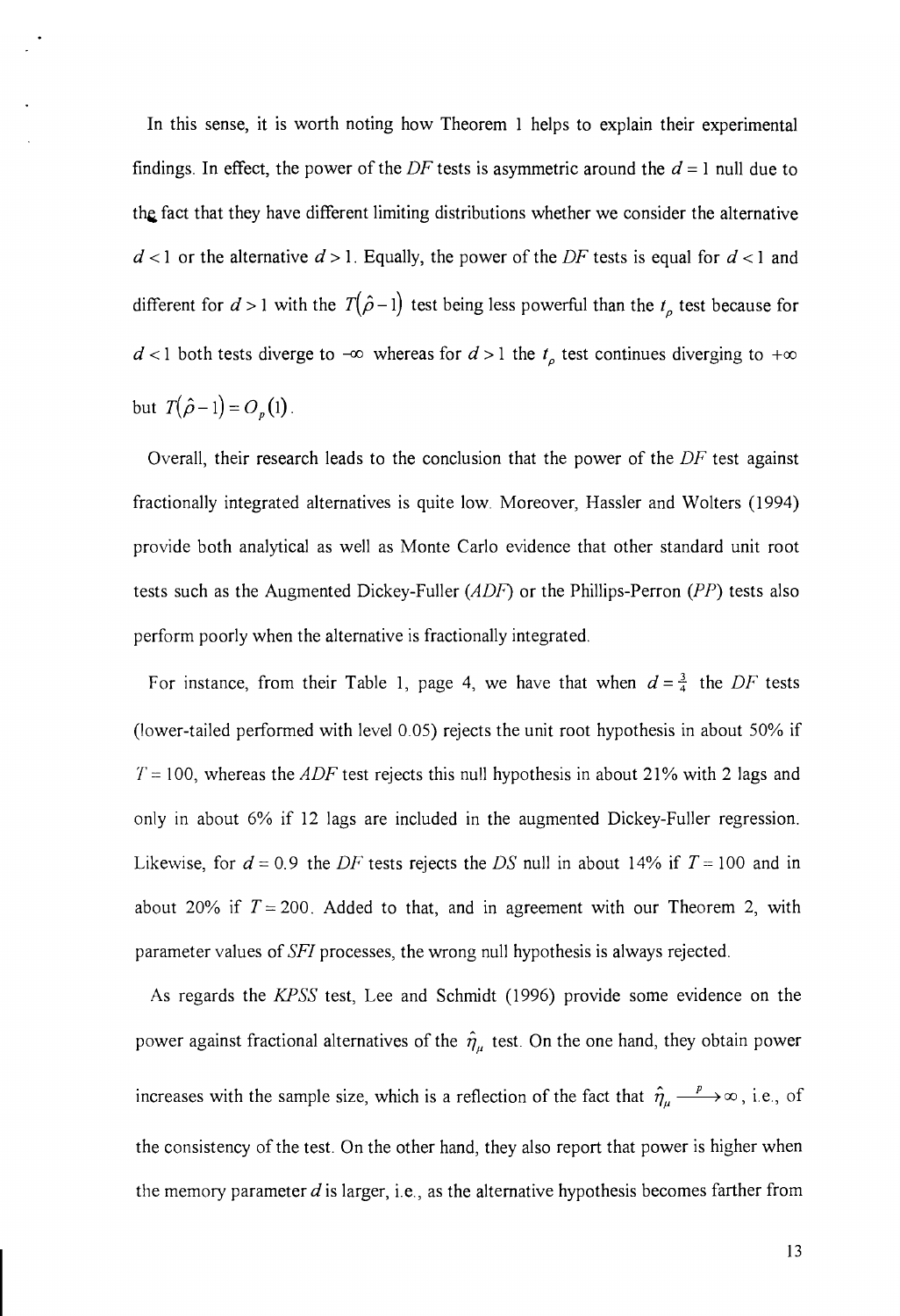the null of *TS.* Finally, they conclude that power is lower when the lag truncation parameter  $\ell$  is higher in accordance with the asymptotics of Theorem 3 which indicate that power depends on  $(\ell/T)$  even asymptotically.

In finite samples, for  $T = 100$  and  $\ell = 4$ , and accordingly to Lee and Schmidt (1996), the power of the  $~\hat{\eta}_{\mu}$  test (upper-tailed performed with level 0.05) rejects is around 83% for  $d = 1$ , 65% for  $d = 0.7$ , 48% for  $d = \frac{1}{2}$ , 27% for  $d = 0.3$  and only around 10% for  $d = 0.1$ . Similarly, for  $T = 250$  (and  $l = 4$ ), the  $\hat{\eta}_{\mu}$  test rejects the *TS* null the 95 percent of times for  $d = 1$  and only in around 13% if  $d = 0.1$ . More experimental evidence in this direction has been recently also provided by Lee and Amsler (1997).

Summing up, it appears that the power of both the standard unit root and the *KPSS*  tests against fractionally integrated alternatives is quite low except for rather large samples. This implies that, for small to moderate samples, the asymptotic results obtained at the end of Section 3 and collected in Table 2 should be modified in the following way: For values of d near to 1, the power of the customary *KPSS* test is high, rejecting the *TS*  null, but the *DF* test has low power in this range, failing to reject the *DS* null. Consequently, the series would be classified as *l(* 1). Conversely, for values of *d* near to 0, the high power of the *DF* test in this case can be compensated with the low power of the *KPSS* in this range, leading to the conclusion that the underlying series is 1(0).

Moreover, and according to the above mentioned results, all those problems will be exacerbated either if we use other standard unit root tests such as the *ADF* test with moderate to large number of lags included in the Dickey-Fuller regression or if we increase the number of lags included in the Newey-West spectral estimator in the *KPSS* test.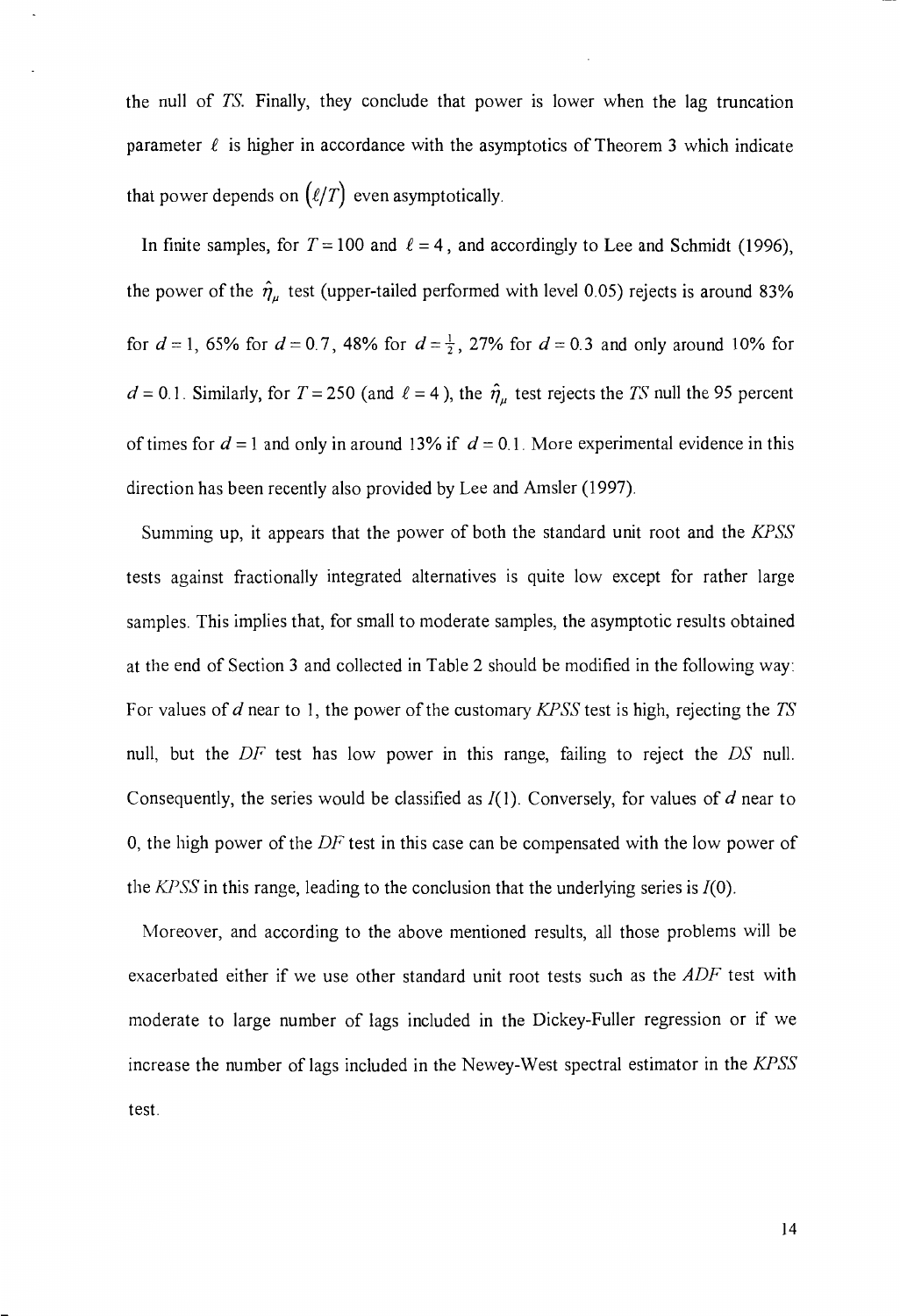#### **5. A DISCUSSION OF EMPIRICAL EVIDENCE**

Recently, Baillie et al. (1996) considered the application of fractionally integrated processes with conditionally heteroscedastic innovations to describing monthly CPI (Consumer Price Index) inflation from 1948 to 1990 for the G7 countries and also for three high-inflation economies (Argentina, Brazil and Israel). In their Table IV, page 30, they present the results of applying the *pp* and *KPSS* tests to the inflation series of these countries. They find that, for eight countries (except Germany and Japan) it is possible to reject both a unit root and stationarity, suggesting the possibility of fractional integration. For Germany and Japan, rejection by the *pp* test and failure to reject by the *KPSS*  statistic is indicative of inflation being  $I(0)$  in both countries.

In order to test for the possibility that the ten inflation series are fractionally integrated, Baillie et al. (1996) propose minimizing the conditional sum of squares (CSS) function of an  $ARFIMA(0,d,1) \times (0,0,2)_{12} - GARCH(1,1) \sim Student~t \mod 1$ . For fixed initial conditions, the *CSS* estimator is asymptotically equivalent to maximum likelihood estimation. See Chung and Baillie (1993) for further details. Using the *CSS* estimation procedure, Baillie et al. (Table VII, page 33) obtain the following estimates of d for the inflation series of the following ten countries (in parenthesis, the corresponding standard errors): Argentina, 0.598 (0.086); Brazil, 0.595 (0.061); Canada, 0.386 (0.083); France, 0.452 (0.058); Germany, 0.181 (0.051); Israel, 0.591 (0.080); Italy, 0.449 (0.056); Japan, 0.084 (0.056); u.K., 0.202 (0.048) and U.S.A., 0.472 (0.065).

Therefore, for Argentina, Brazil and Israel, the estimated value of  $d$  is approximately 0.59 so that the inflation series for these three countries is considered to be nonstationary with infinite variance but mean reverting, i.e., returning to its equilibrium or long-run behavior after any random shock. For the G7 low-inflation economies, the estimated  $d$  is

15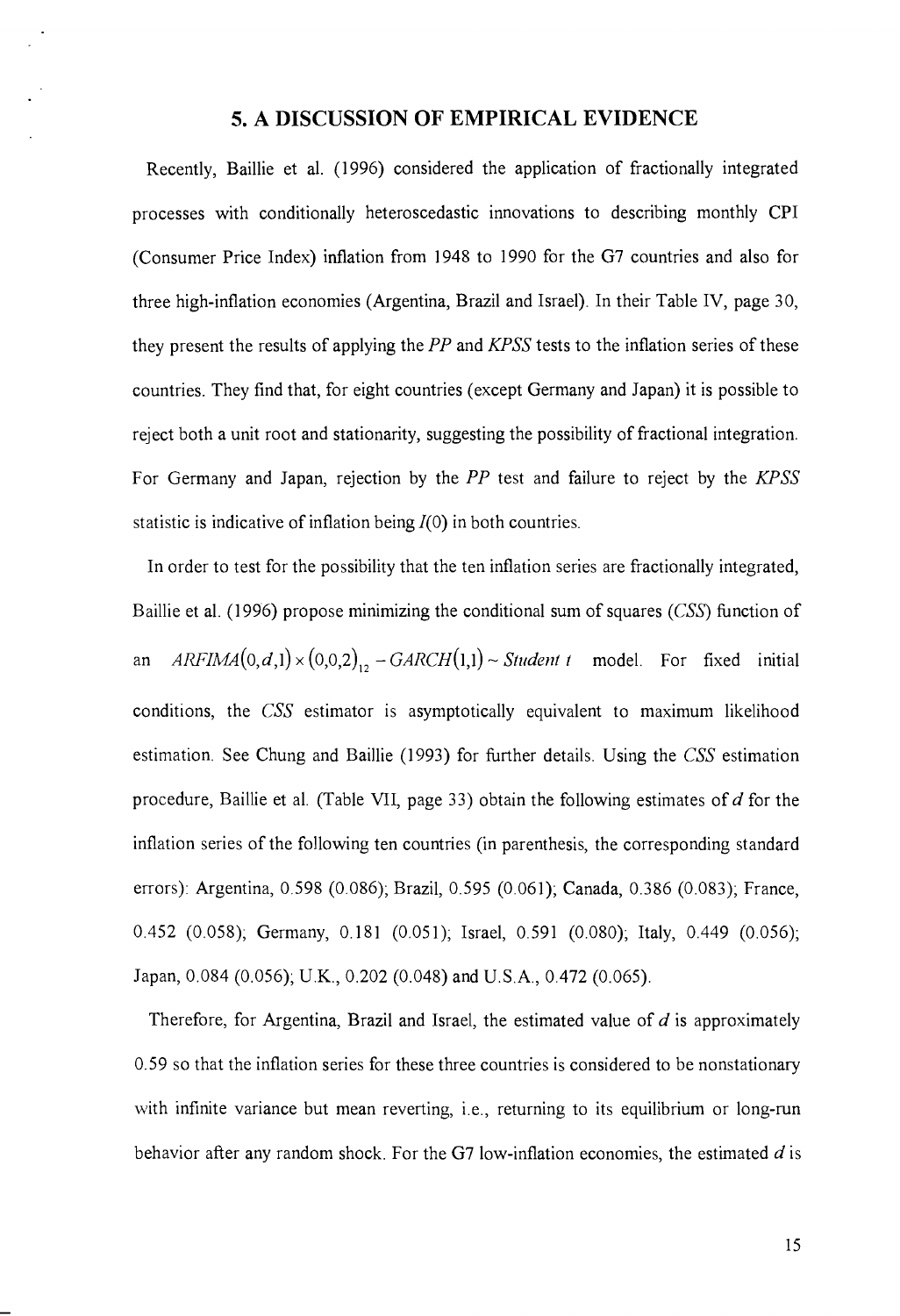less than  $\frac{1}{2}$ , implying that for these countries the inflation series is covariance stationary with long-memory properties, i.e., with autocorrelations decaying at the hyperbolic rate. Only for Japan can the hypothesis that  $d = 0$  not be rejected. Hence, only the inflation series of Japan appears to be a covariance stationary process with short-memory properties, i.e., with autocorrelations that die out at an exponential rate.

All these results are consistent with the analysis made above in Section 3, except in the case of Germany. In effect, rejection by the PP statistic and failure to reject by the *KPSS* statistic suggest the possibility that the inflation series is  $I(0)$  in this country. However, the estimated value of  $d$  for Germany is 0.18 which is significantly different from zero. This result, notwithstanding, is not surprising in view of the comments in Section 4: the power of the *KPSS* test is very low against local fractional alternatives. Indeed, Lee and Schmidt (1996) and Lee and Amsler (1997) show as an important practical conclusion that, in spite of the consistency of the customary *KPSS* test against fractional alternatives, it requires a rather large sample size, such as  $T = 1000$ , to distinguish a long-memory from a short-memory process with any reasonable degree of reliability.

#### **6. CONCLUSIONS**

In this paper we tried to answer from an analytical point of view the question of the suitability of the conventional *DF* and *KPSS* tests to detect that a series is best characterized by a *FI* process by rejecting the null hypotheses of  $d = 0$  and  $d = 1$ , respectively. We proved that these tests are consistent against fractional alternatives but that, taken together, they *(asymptotically)* lead to correct conclusions for all  $d > -\frac{1}{2}$ *only* if two-tailed tests are performed.

16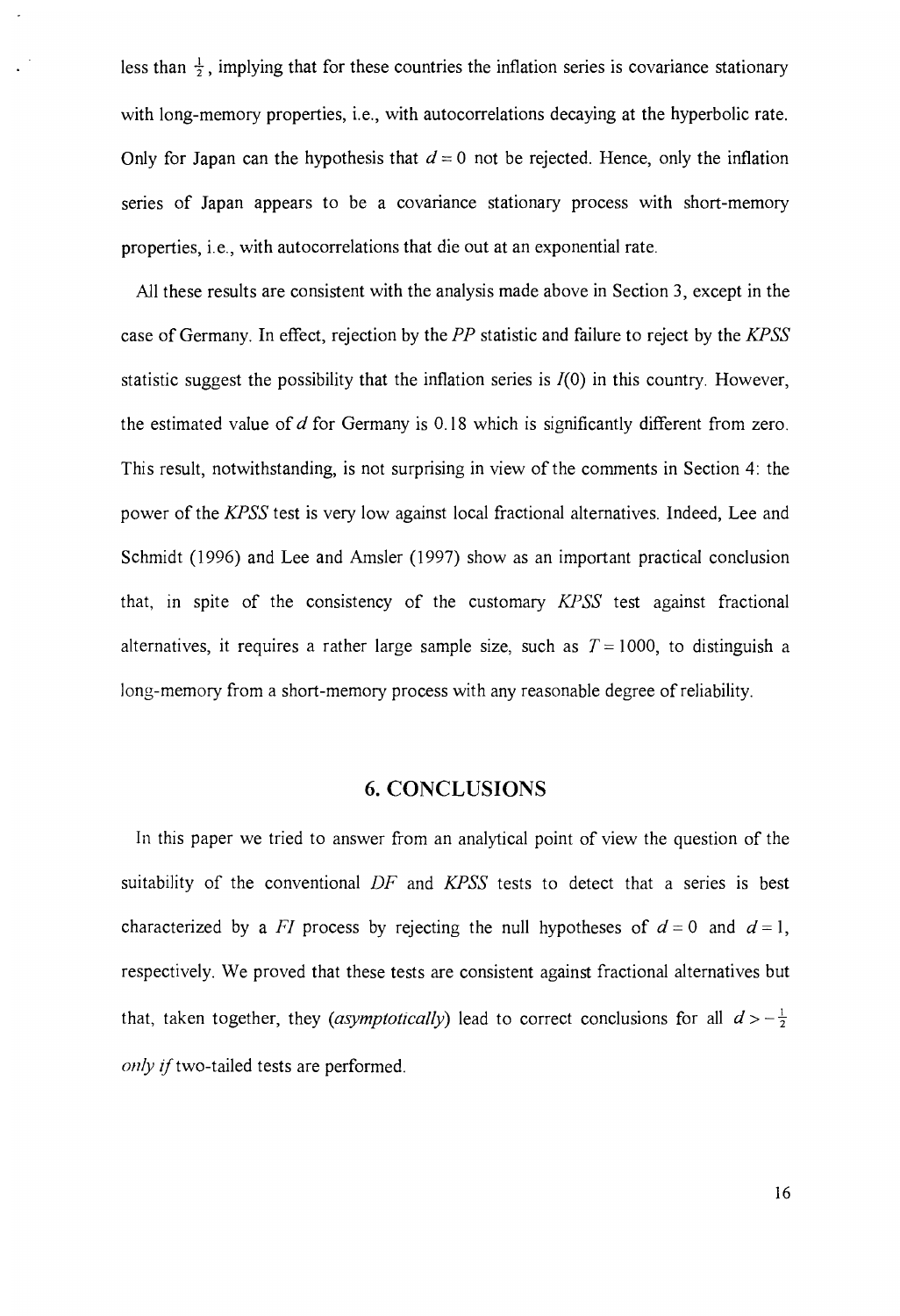In finite samples, however, the power of these tests is very low against local *FI*  alternatives except for rather large samples. That could lead to erroneous inferences, as we have illustrated with an empirical example.

Therefore, in spite of the consistency property, when working with small to moderate samples it appears necessary to explicitly investigate the possibility that the underlying time series be fractionally integrated.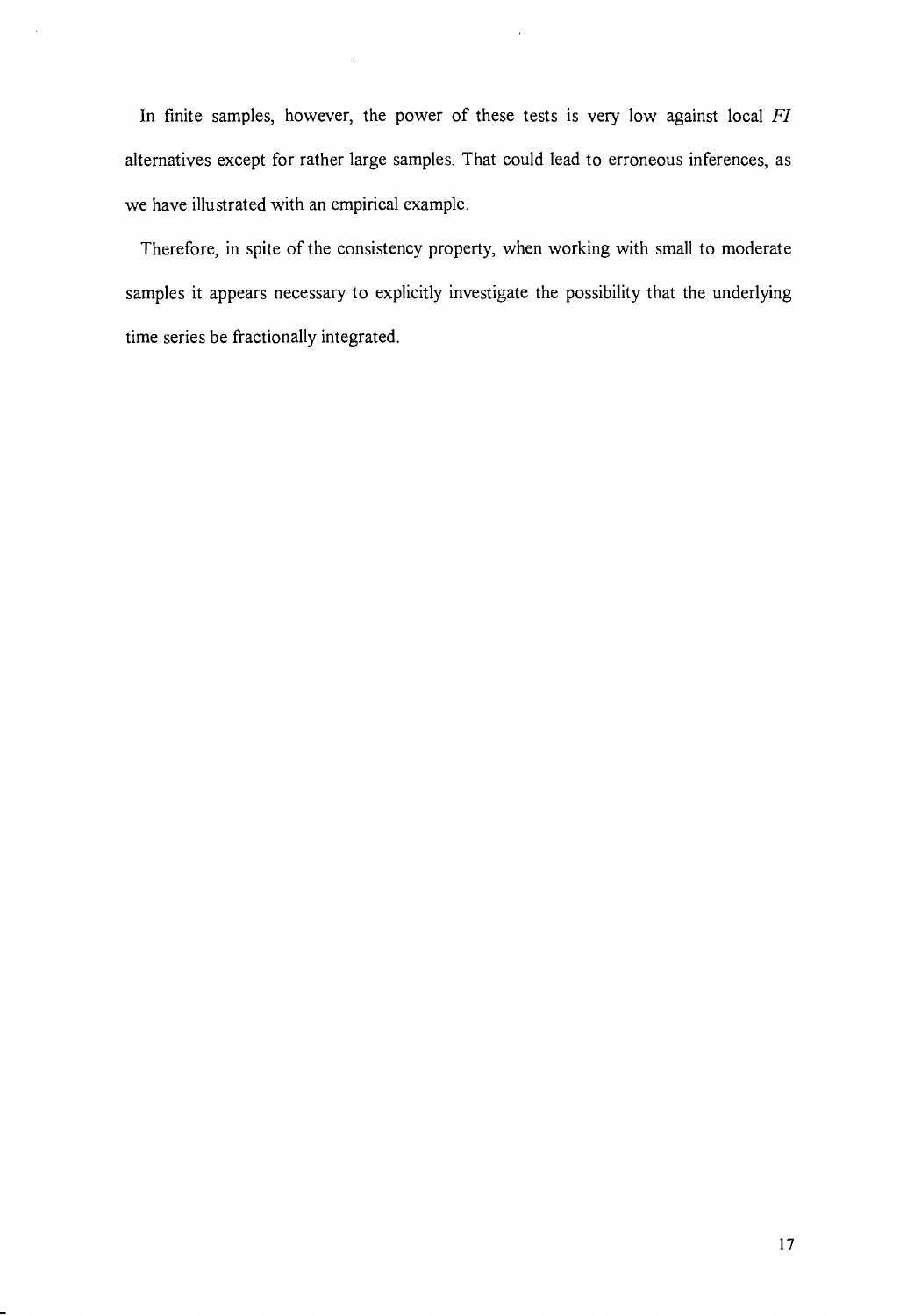| Value of d             | $DF_{\ell}$      | $DF_{2T}$        | $KPSS_{u}$   | $KPSS_{2T}$      |
|------------------------|------------------|------------------|--------------|------------------|
|                        | Rejection        | Rejection        | No Rejection | Rejection        |
| $-\frac{1}{2} < d < 0$ |                  |                  |              |                  |
|                        | $H_0: I(1)$      | $H_0: I(1)$      | $H_0: I(1)$  | $H_0: I(0)$      |
| $d=0$                  | Rejection        | Rejection        | Correct      | Correct          |
|                        | $H_0: I(1)$      | $H_{0}$ : $I(1)$ | $H_0: I(0)$  | $H_{0}$ : $I(0)$ |
| $0 < d < \frac{1}{2}$  | Rejection        | Rejection        | Rejection    | Rejection        |
|                        | $H_0: I(1)$      | $H_0: I(1)$      | $H_0: I(0)$  | $H_{0}$ : $I(0)$ |
| $\frac{1}{2} < d < 1$  | Rejection        | Rejection        | Rejection    | Rejection        |
|                        | $H_{0}$ : $I(1)$ | $H_0: I(1)$      | $H_0: I(0)$  | $H_{0}$ : $I(0)$ |
| $d=1$                  | Correct          | Correct          | Rejection    | Rejection        |
|                        | $H_0: I(1)$      | $H_0: I(1)$      | $H_0: I(0)$  | $H_{0}$ : $I(0)$ |
| $1 < d < \frac{3}{2}$  | No Rejection     | Rejection        | Rejection    | Rejection        |
|                        | $H_0: I(1)$      | $H_0: I(1)$      | $H_0: I(0)$  | $H_0: I(0)$      |

# **TABLE 1**

the DF and KPSS tests against  $F I(d)$  alternatives

 $DF_{\epsilon}$ : lower-tailed DF test.  $KPSS_u$ : upper-tailed  $KPSS$  test.  $DF_{2T}$ : two-tailed

 $DF$  test.  $KPSS_{2T}$ : two-tailed  $KPSS$  test.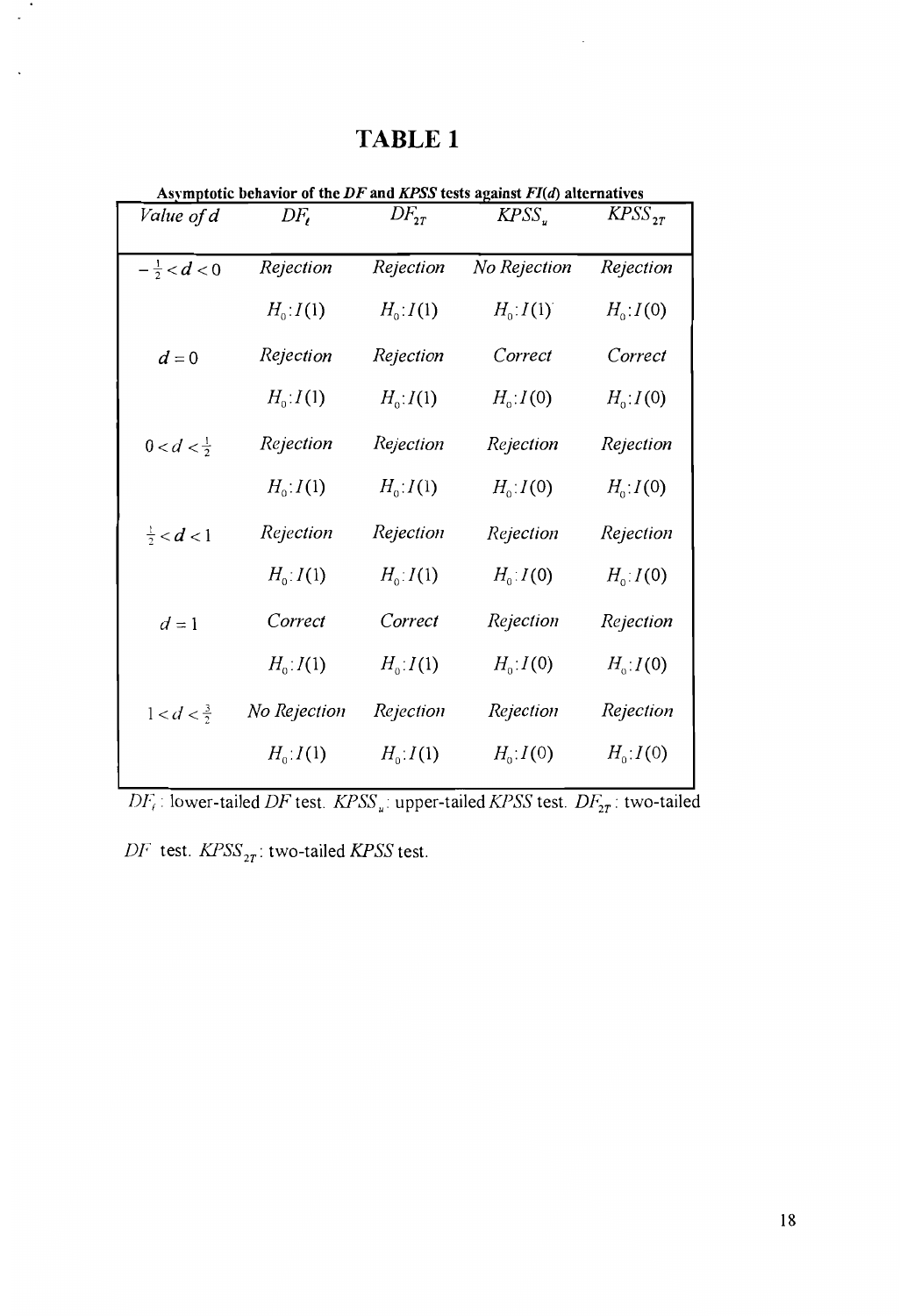## TABLE 2

| Final decisions combining the DF and KPSS tests |                   |                   |                                                                                                                                                 |                  |  |  |  |
|-------------------------------------------------|-------------------|-------------------|-------------------------------------------------------------------------------------------------------------------------------------------------|------------------|--|--|--|
| Value of d                                      |                   |                   | $DF_{\ell}$ + KPSS <sub>u</sub> DF <sub>l</sub> + KPSS <sub>2T</sub> DF <sub>2T</sub> + KPSS <sub>u</sub> DF <sub>2T</sub> + KPSS <sub>2T</sub> |                  |  |  |  |
|                                                 |                   |                   |                                                                                                                                                 |                  |  |  |  |
|                                                 |                   |                   |                                                                                                                                                 |                  |  |  |  |
| $-\frac{1}{2} < d < 0$                          | $y_t \sim I(0)$ * | $y_t \sim FI(d)$  | $y_t \sim I(0)$ *                                                                                                                               | $y_i \sim FI(d)$ |  |  |  |
|                                                 |                   |                   |                                                                                                                                                 |                  |  |  |  |
| $d=0$                                           | $y_i \sim I(0)$   | $y_t \sim I(0)$   | $y_t \sim I(0)$                                                                                                                                 | $y_t \sim I(0)$  |  |  |  |
| $0 < d < \frac{1}{2}$                           | $y_t \sim FI(d)$  | $y_t \sim FI(d)$  | $y_t \sim FI(d)$                                                                                                                                | $y_t \sim FI(d)$ |  |  |  |
|                                                 |                   |                   |                                                                                                                                                 |                  |  |  |  |
| $\frac{1}{2} < d < 1$                           | $y_t \sim FI(d)$  | $y_t \sim FI(d)$  | $y_i \sim FI(d)$                                                                                                                                | $y_t \sim FI(d)$ |  |  |  |
|                                                 |                   |                   |                                                                                                                                                 |                  |  |  |  |
| $d=1$                                           | $y_t \sim I(1)$   | $y_i \sim I(1)$   | $y_t \sim I(1)$                                                                                                                                 | $y_i \sim I(1)$  |  |  |  |
|                                                 | $y_t \sim I(1)$ * | $y_t \sim I(1)$ * | $y_t \sim FI(d)$                                                                                                                                |                  |  |  |  |
| $1 < d < \frac{3}{2}$                           |                   |                   |                                                                                                                                                 | $y_t \sim FI(d)$ |  |  |  |

Possibilities: (*i*) Rejection by the DF test and failure to reject by the KPSS test:  $y_t \sim I(0)$ . *(ii)* Failure to reject by the DF test and rejection by the KPSS test:  $y_t \sim I(1)$ . *(iii)* Failure to reject by both tests: the data are not sufficiently informative. *(iv)* Rejection by both tests:  $y_t \sim FI(d)$  (among other alternatives). \*: Erroneous decisions.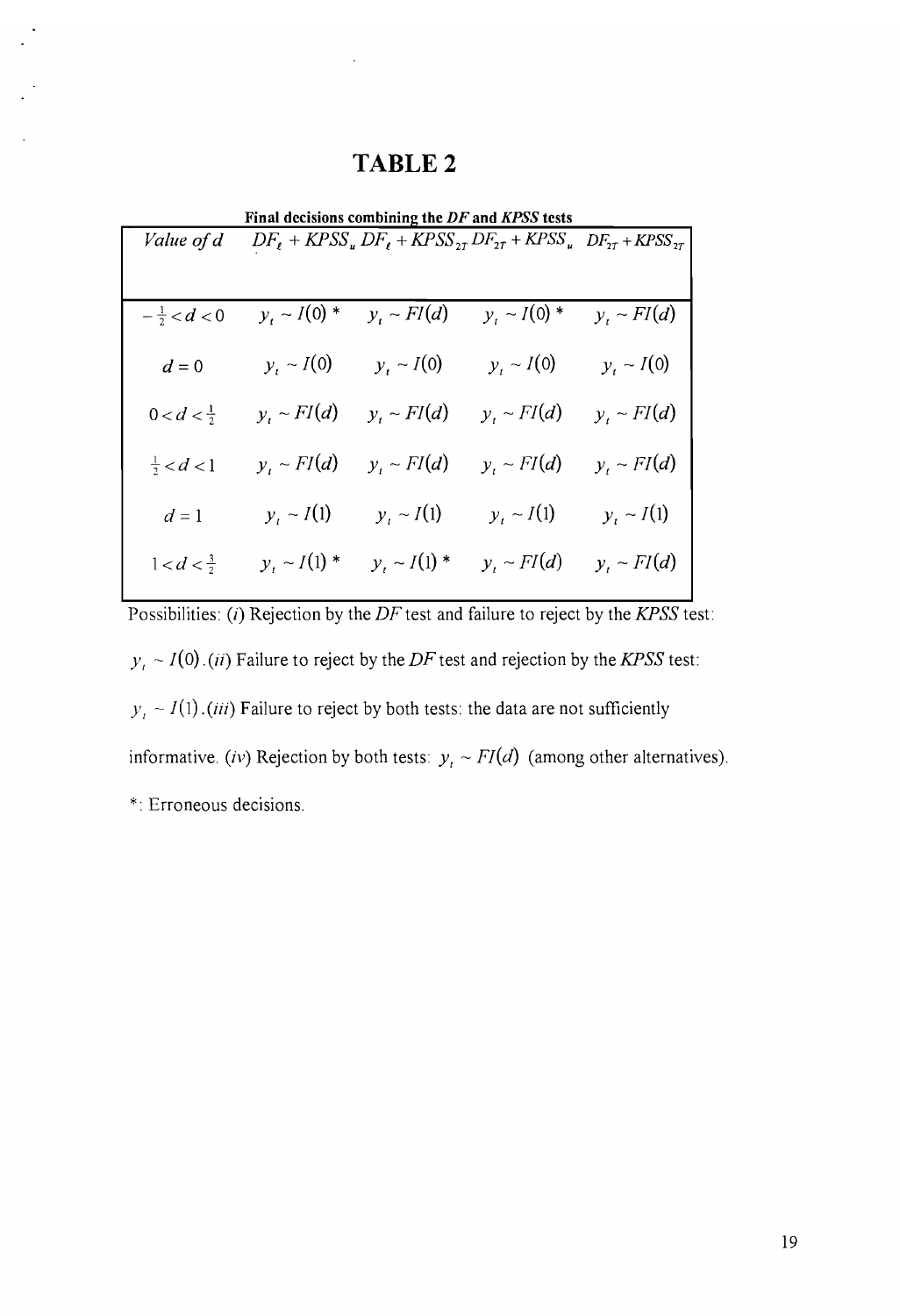#### **MA THEMATICAL APPENDIX**

PROOF OF THEOREM 2. Given that  $y_t = \Im_t \sim SFI(\delta)$ ,  $\delta \in \left(-\frac{1}{2},\frac{1}{2}\right)$ , then the manipulation of regression (4') yields

$$
\hat{\rho} = \frac{\sum_{t=1}^{T} y_t y_{t-1}}{\sum_{t=1}^{T} y_{t-1}^2} = \frac{\sum_{t=1}^{T} \mathfrak{I}_t \mathfrak{I}_{t-1}}{\sum_{t=1}^{T} \mathfrak{I}_{t-1}^2} = \frac{T^{-1} \sum_{t=1}^{T} \mathfrak{I}_t \mathfrak{I}_{t-1}}{\sum_{t=1}^{T} \sum_{t=1}^{T} \mathfrak{I}_{t-1}^2} \xrightarrow{P} \frac{E(\mathfrak{I}_t \mathfrak{I}_{t-1})}{E(\mathfrak{I}_t^2)},
$$

where the weak consistency result follows from the fact that  $\mathfrak{T}_t$  is a stationary and ergodic process.

Therefore, given that

$$
E(\mathfrak{I}_{t}\mathfrak{I}_{t-j})=\sigma^2\,\frac{\Gamma(j+\delta)\Gamma(1-2\delta)}{\Gamma(j+1-\delta)\Gamma(1-\delta)\Gamma(\delta)},\,j\geq 0,
$$

(see, e.g., Baillie, 1996, Table 2, page 19) and the well-know recursive identity  $\Gamma(1 + z) = z\Gamma(z)$ , it follows that

$$
\hat{\rho} \longrightarrow \frac{E(\mathfrak{I}_{t}\mathfrak{I}_{t-1})}{E(\mathfrak{I}_{t}^{2})} = \frac{\delta}{1-\delta},
$$

implying that

$$
(\hat{\rho}-1)\longrightarrow \frac{2\delta-1}{1-\delta}=\rho_{\delta}, \text{ say,}
$$

which, in turn, given that  $\delta \in \left(-\frac{1}{2},\frac{1}{2}\right)$ , entails that  $\rho_{\delta} \in (-1.33,0)$ . Consequently,  $T(\hat{\rho}-1) \longrightarrow -\infty$  as claimed.

With respect to the *t-test,* 

$$
t_{\rho}=\frac{\left(\hat{\rho}-1\right)}{\hat{\sigma}_{\rho}},
$$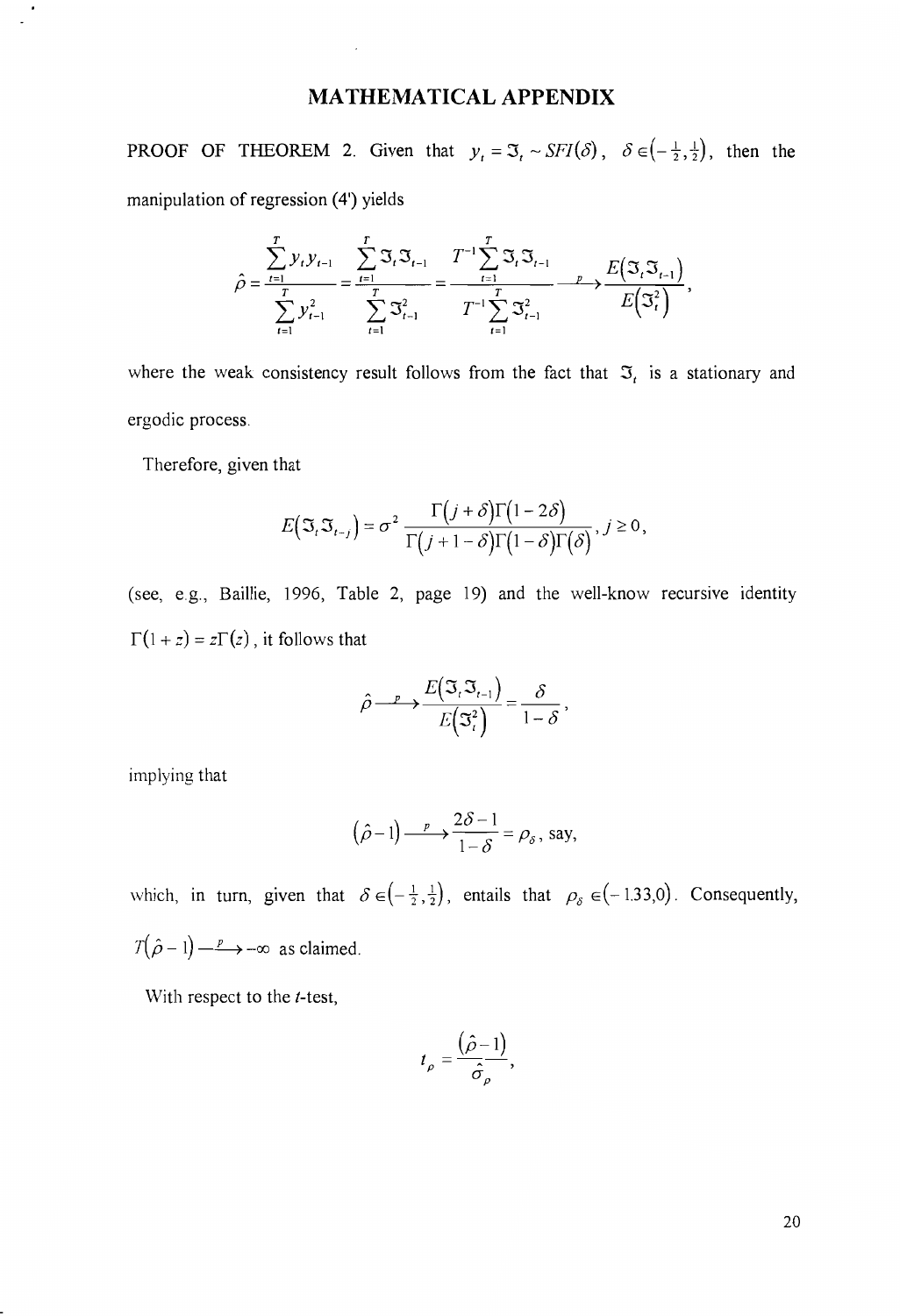where  $\hat{\sigma}_{\rho}^2 = \hat{\sigma}^2 \left( \sum_{t=1}^T y_{t-1}^2 \right)^{-1}$  and  $\hat{\sigma}^2 = T^{-1} \sum_{t=1}^T (y_t - \hat{\rho} y_{t-1})^2$ , it is straightforward to

prove that

$$
\hat{\sigma}^2 = T^{-1} \sum_{t=1}^T \left( y_t - \hat{\rho} y_{t-1} \right)^2 = T^{-1} \sum_{t=1}^T \left( \mathfrak{T}_t - \hat{\rho} \mathfrak{T}_{t-1} \right)^2 \xrightarrow{\quad P \quad} \frac{E^2 \left( \mathfrak{T}_t^2 \right) - E^2 \left( \mathfrak{T}_t \mathfrak{T}_{t-1} \right)}{E \left( \mathfrak{T}_t^2 \right)}
$$

and

$$
T\hat{\sigma}_{\rho}^{2} = \frac{\hat{\sigma}^{2}}{T^{-1}\sum_{t=1}^{T} y_{t-1}^{2}} - P \rightarrow 1 - \left[\frac{E(\mathfrak{I}, \mathfrak{I}_{t-1})}{E(\mathfrak{I}_{t}^{2})}\right]^{2} = \frac{(1-2\delta)}{(1-\delta)^{2}},
$$

entailing

$$
T^{-1/2}t_{\rho} = \frac{(\hat{\rho} - 1)}{T^{1/2}\hat{\sigma}_{\rho}} \longrightarrow -(1 - 2\delta)^{1/2} = t_{\delta}, \text{ say.}
$$

Finally, since  $t_{\delta} \in (-1.41,0)$ , it follows that  $t_{\rho} \longrightarrow -\infty$ .

PROOF OF THEOREM 3. As regards the numerator of the  $\hat{\eta}_{\mu}$  test, notice that

$$
S_{[T\tau]} = \sum_{t=1}^{[T\tau]} \xi_t = \sum_{t=1}^{[T\tau]} y_t - [T\tau] \overline{y} = \sum_{t=1}^{[T\tau]} y_t - [T\tau] T^{-1} \sum_{t=1}^{T} y_t.
$$

Hence, using expressions  $(2)$  and  $(3)$  in the main text and the continuous mapping theorem *(CM1)* yields

$$
T^{-3/2-\delta}S_{[\tau r]} \Rightarrow \theta_{\delta}\int_{0}^{r}W_{\delta}(\varphi)d\varphi - \tau \theta_{\delta}\int_{0}^{1}W_{\delta}(\varphi)d\varphi,
$$

so that

$$
T^{-4-2\delta} \sum_{t=1}^{T} S_t^2 = T^{-1} \sum_{t=1}^{T} \left( T^{-3/2-\delta} S_t \right)^2 \Rightarrow \theta_{\delta}^2 \int_0^1 \left[ \int_0^t W_{\delta}^{\star} (\varphi) d\varphi \right]^2 d\tau \,. \tag{A1}
$$

where  $W_s^{\star}(\varphi)$  is a demeaned fractional Brownian motion and  $\varphi$ ,  $\tau \in [0,1]$ .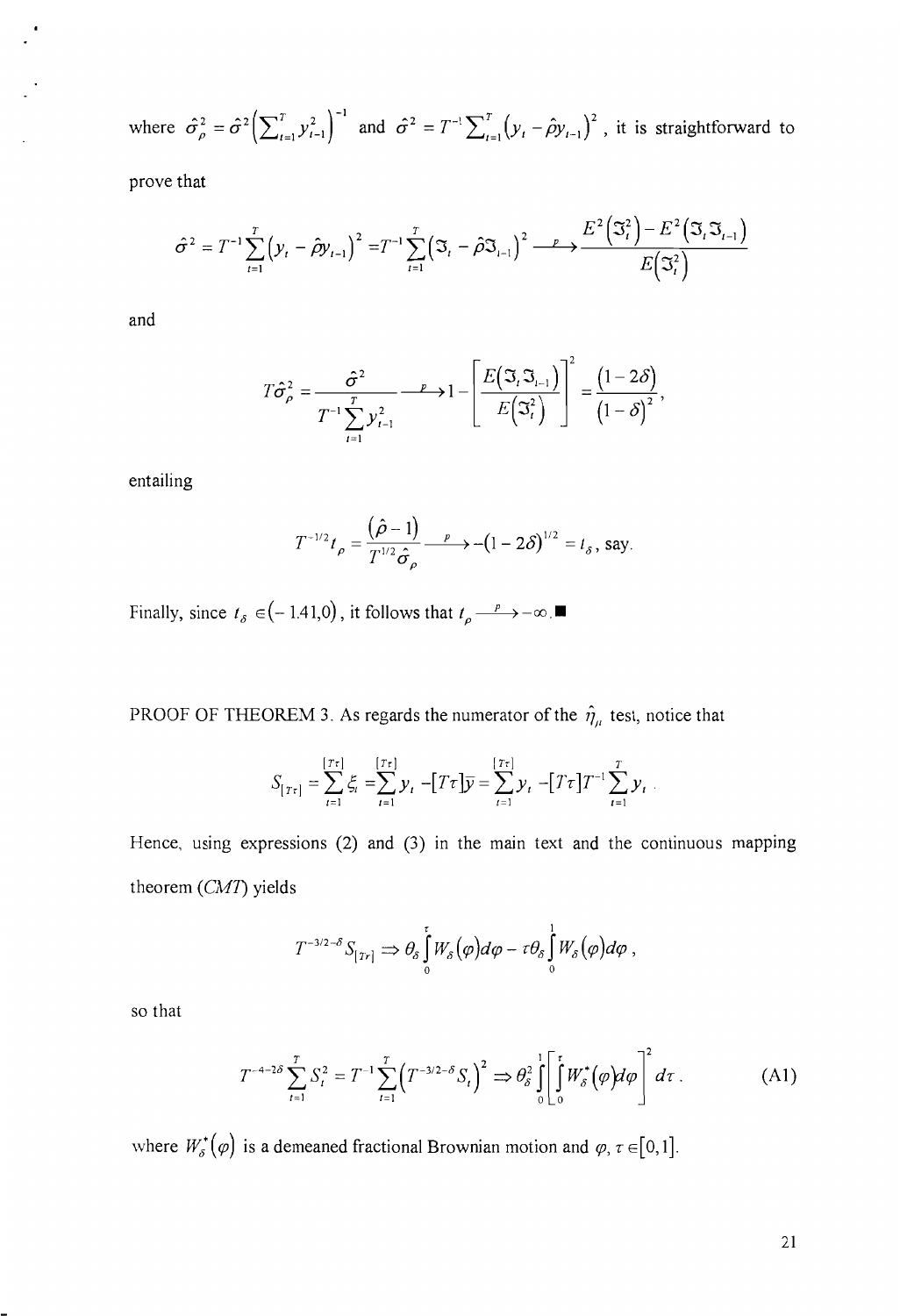With respect to the denominator, assume first that  $\ell = 0$ , so that

$$
s^{2}(0) = T^{-1} \sum_{t=1}^{T} \xi_{t}^{2} + 2T^{-1} \sum_{\varphi=1}^{\ell} \omega(\varphi, 0) \sum_{t=\varphi+1}^{T} \xi_{t} \xi_{t-\varphi} = T^{-1} \sum_{t=1}^{T} \xi_{t}^{2}
$$

$$
= T^{-1} \sum_{t=1}^{T} (\mathcal{Y}_{t} - \overline{\mathcal{Y}})^{2} = T^{-1} \sum_{t=1}^{T} \mathcal{Y}_{t}^{2} - \overline{\mathcal{Y}}^{2}.
$$

Now, since

$$
T^{-1/2-\delta}\overline{y} = (T^{-1/2-\delta}\sigma_{\Im T})T^{-1}\sum_{t=1}^T(\sigma_{\Im T}^{-1}S_t) \Longrightarrow \theta_{\delta}\int_0^1 W_{\delta}(\varphi)d\varphi
$$

and

 $\pmb{\cdot}$ 

$$
T^{-2-2\delta}\sum_{t=1}^T y_t^2 = (T^{-1-2\delta}\sigma_{3T}^2)T^{-1}\sum_{t=1}^T (\sigma_{3T}^{-1}S_t)^2 \Rightarrow \theta_\delta^2 \int_0^1 W_\delta^2(\varphi)d\varphi,
$$

it follows that

$$
T^{-1-2\delta} s^2(0) = T^{-2-2\delta} \sum_{t=1}^T y_t^2 - \left(T^{-1/2-\delta} \bar{y}\right)^2 \Rightarrow \theta_{\delta}^2 \left[ \int_0^1 W_{\delta}^2(\varphi) d\varphi - \left( \int_0^1 W_{\delta}(\varphi) d\varphi \right)^2 \right]
$$

$$
= \theta_{\delta}^2 \int_0^1 \left[ W_{\delta}^*(\varphi) \right]^2 d\varphi . \tag{A2}
$$

Consequently, from (AI), (A2) and the *CMT* we obtain

$$
T^{-1}\hat{\eta}_{\mu} = \frac{T^{-2-2\delta}T^{-2}\sum S_{t}^{2}}{T^{-1-2\delta}s^{2}(0)} \Longrightarrow \frac{\int_{0}^{1} \left[\int_{0}^{\tau} W_{\delta}^{*}(\varphi)\right]^{2} d\tau}{\int_{0}^{1} \left[W_{\delta}^{*}(\varphi)\right]^{2} d\varphi}.
$$

Consider now the case where  $\ell \neq 0$ . For this, assume first that the lag truncation parameter  $\ell$  is fixed and denote the sample cross moments of the residuals as

$$
\sum_{t=\wp+1}^{T} \xi_{t} \xi_{t-\wp} = \sum_{t=\wp+1}^{T} (y_{t} - \overline{y})(y_{t-\wp} - \overline{y}) = \sum_{t=\wp+1}^{T} y_{t}^{*} y_{t-\wp}^{*},
$$

say. In this case, given that  $y_t = y_{t-\rho} + \sum_{i=0}^{\rho-1} \mathfrak{I}_{t-i}$ , it follows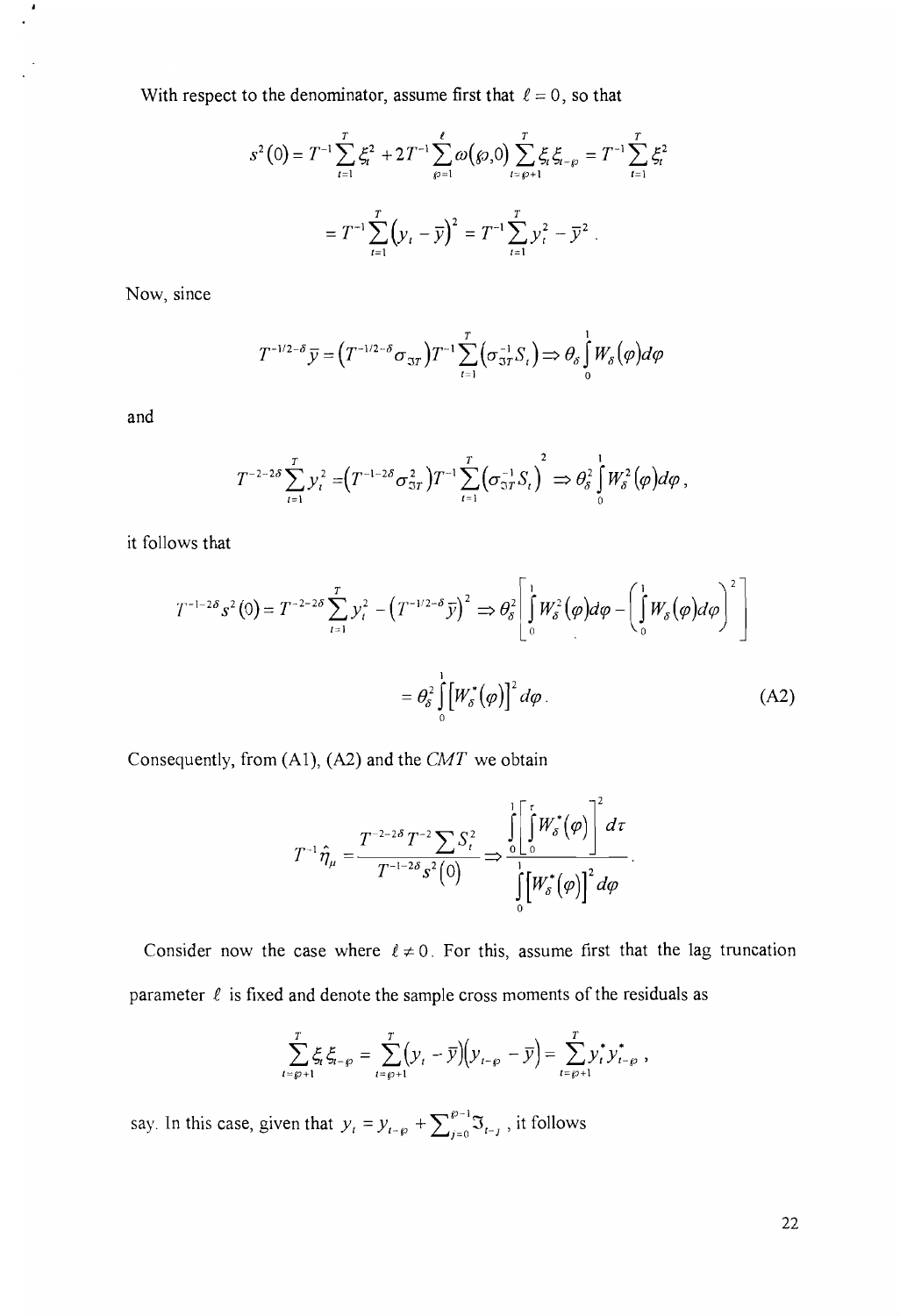$$
\sum_{t=\wp+1}^{T} y_t^* y_{t-\wp}^* = \sum_{t=\wp+1}^{T} \left( y_{t-\wp}^* \right)^2 + \sum_{t=\wp+1}^{T} y_{t-\wp}^* \left( \sum_{j=0}^{\wp-1} \mathfrak{I}_{t-j} \right).
$$

Moreover, since

$$
\sum_{t=\wp+1}^{T} \left( y_{t-\wp}^* \right)^2 = \sum_{t=1}^{T-\wp} \left( y_t^* \right)^2 ,
$$

then

$$
T^{-2-2\delta}\sum_{t=\wp+1}^T\left(y_{t-\wp}^\star\right)^2=T^{-2-2\delta}\sum_{t=1}^{T-\wp}\left(y_t^\star\right)^2\Rightarrow\theta_\delta^2\int_0^1\left[W_\delta^\star\left(\varphi\right)\right]^2d\varphi\to\theta_\delta^2\int_0^1\left[W_\delta^\star\left(\varphi\right)\right]^2d\varphi
$$

where  $\lambda = (T - \wp)/T \rightarrow 1$  provided that  $\wp/T \rightarrow 0$ .

On the other hand, notice that

$$
\sum_{t=\wp+1}^{T} y_{t-\wp}^* \left( \sum_{j=0}^{\wp-1} \mathfrak{I}_{t-j} \right) = \sum_{t=\wp+1}^{T} y_{t-\wp}^* \mathfrak{I}_{t} + \sum_{t=\wp+1}^{T} y_{t-\wp}^* \mathfrak{I}_{t-1} + \dots + \sum_{t=\wp+1}^{T} y_{t-\wp}^* \mathfrak{I}_{t-\wp+1},
$$
  

$$
= \sum_{t=\wp+1}^{T} y_{t-\wp}^* \left( \sum_{j=0}^{\wp-1} \mathfrak{I}_{t-j} \right) = \sum_{i=1}^{\wp} \nabla_{T,\wp}(i),
$$

where  $\nabla_{T,\wp}(i) = \sum_{t=\wp+1}^{T} y_{t-\wp}^* \mathfrak{I}_{t-\wp+1}$ .

With regard the  $\nabla_{T,\wp}(i) = \sum_{t=\wp+1}^{T} y_{t-\wp}^* \mathfrak{I}_{t-\wp+t}$  terms, notice that

$$
\nabla_{T,\wp}(i) = \sum_{t=\wp+1}^T y_{t-\wp}^* \mathfrak{S}_{t-\wp+1} = \sum_{t=1}^{T-\wp} y_t^* \mathfrak{S}_{t+i}, \quad i=1,\ldots,\wp,
$$

and hence, when  $i = 1$ , from the identity  $(y_{t+1}^*)^2 = (y_t^*)^2 + \mathfrak{S}_{t+1}^2 + 2y_t^* \mathfrak{S}_{t+1}$ , we obtain

$$
\nabla_{T,\varphi}(1) = \sum_{t=1}^{T-\varphi} y_t^* \mathfrak{S}_{t+1} = \frac{1}{2} \sum_{t=1}^{T-\varphi} \left[ \left( y_{t+1}^* \right)^2 - \left( y_t^* \right)^2 \right] - \frac{1}{2} \sum_{t=1}^{T-\varphi} \mathfrak{S}_{t+1}^2 = -\frac{1}{2} \left( y_1^* \right)^2 - \frac{1}{2} \sum_{t=1}^{T-\varphi} \mathfrak{S}_{t+1}^2
$$

In the same manner,

$$
\nabla_{T,\wp}(2) = -\frac{1}{2}(y_2^*)^2 - \frac{1}{2}\sum_{t=1}^{T-\wp}\Im_{t+2}^2 - \sum_{t=1}^{T-\wp}\Im_{t+1}\Im_{t+2} ,
$$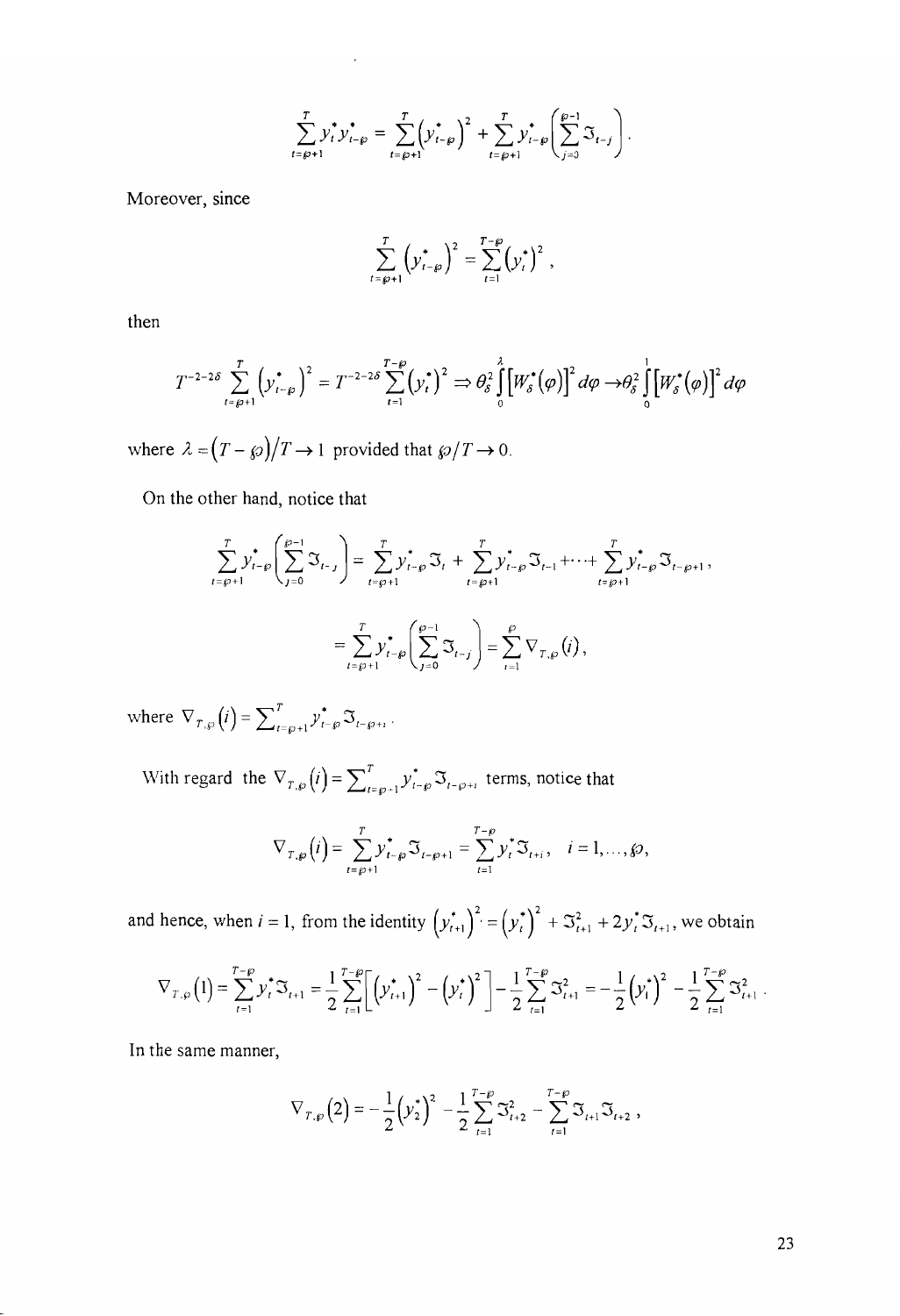$$
\nabla_{r,\wp}(3) = -\frac{1}{2} (\mathbf{y}_3^*)^2 - \frac{1}{2} \sum_{t=1}^{T-\wp} \mathfrak{S}_{t+3}^2 - \sum_{t=1}^{T-\wp} \mathfrak{S}_{t+1} \mathfrak{S}_{t+3} - \sum_{t=1}^{T-\wp} \mathfrak{S}_{t+2} \mathfrak{S}_{t+3},
$$
  

$$
\vdots
$$
  

$$
\nabla_{r,\wp}(\wp) = -\frac{1}{2} (\mathbf{y}_\wp^*)^2 - \frac{1}{2} \sum_{t=1}^{T-\wp} \mathfrak{S}_{t+\wp}^2 - \sum_{t=1}^{\wp-1} \sum_{t=1}^{T-\wp} \mathfrak{S}_{t+j} \mathfrak{S}_{t+\wp},
$$

meaning that

 $\cdot$ 

$$
\sum_{t=\wp+1}^{T} y_{t-\wp}^{\dagger} \left( \sum_{j=0}^{\wp-1} \mathfrak{I}_{t-j} \right) = \sum_{i=1}^{\wp} \left\{ -\frac{1}{2} \left( y_i^{\dagger} \right)^2 - \frac{1}{2} \sum_{t=1}^{T-\wp} \mathfrak{I}_{t+i}^2 - \sum_{j=1}^{i-1} \sum_{t=1}^{T-\wp} \mathfrak{I}_{t+j} \mathfrak{I}_{t+i} \right\}
$$

$$
= -\frac{1}{2} \sum_{i=1}^{\wp} \left( y_i^{\dagger} \right)^2 - \frac{1}{2} \sum_{i=1}^{\wp} \sum_{t=1}^{T-\wp} \mathfrak{I}_{t+i}^2 - \sum_{i=1}^{\wp} \sum_{j=1}^{i-1} \sum_{t=1}^{T-\wp} \mathfrak{I}_{t+j} \mathfrak{I}_{t+i} .
$$

Moreover, since

$$
\sum_{i=1}^{\wp} (y_i^*)^2 = \sum_{i=1}^{\wp} (y_i - \bar{y})^2 = \sum_{i=1}^{\wp} \left( \sum_{j=1}^i \mathfrak{S}_j \right)^2 + \wp \bar{y}^2 - 2 \bar{y} \left( \sum_{i=1}^{\wp} S_i \right),
$$

then  $\sum_{i=1}^{\wp} (y_i^*)^2 = O_p(T^{1+2\delta})$ . Consequently, given that

$$
\frac{1}{2}\sum_{i=1}^{\varrho}\sum_{t=1}^{T-\varrho}\mathfrak{S}_{t+i}^{2}-\sum_{i=1}^{\varrho}\sum_{j=1}^{i-1}\sum_{t=1}^{T-\varrho}\mathfrak{S}_{t+j}\mathfrak{S}_{t+i}=O_{p}(T),
$$

it can be deduced that

$$
\sum_{t=\rho+1}^{T} y_{t-\rho}^* \left( \sum_{j=0}^{\rho-1} \mathfrak{I}_{t-j} \right) = \begin{cases} O_p(T) & \text{if } \delta \le 0 \\ O_p(T^{1+2\delta}) & \text{if } \delta > 0. \end{cases}
$$

Therefore,

$$
T^{-2-2\delta}\sum_{t=\wp+1}^T \xi_t \xi_{t-\wp} = T^{-2-2\delta}\sum_{t=\wp+1}^T \left(y_{t-\wp}^*\right)^2 + o_p(1) \Longrightarrow \theta_{\delta}^2 \int_0^1 \left[W_{\delta}^*(\varphi)\right]^2 d\varphi.
$$

entailing

$$
T^{-1-2\delta} s^2(\ell) = T^{-2-2\delta} \sum_{t=1}^T \xi_t^2 + 2 \sum_{\rho=1}^\ell \omega(\wp,\ell) T^{-2-2\delta} \sum_{t=\wp+1}^T \xi_t \xi_{t-\wp}
$$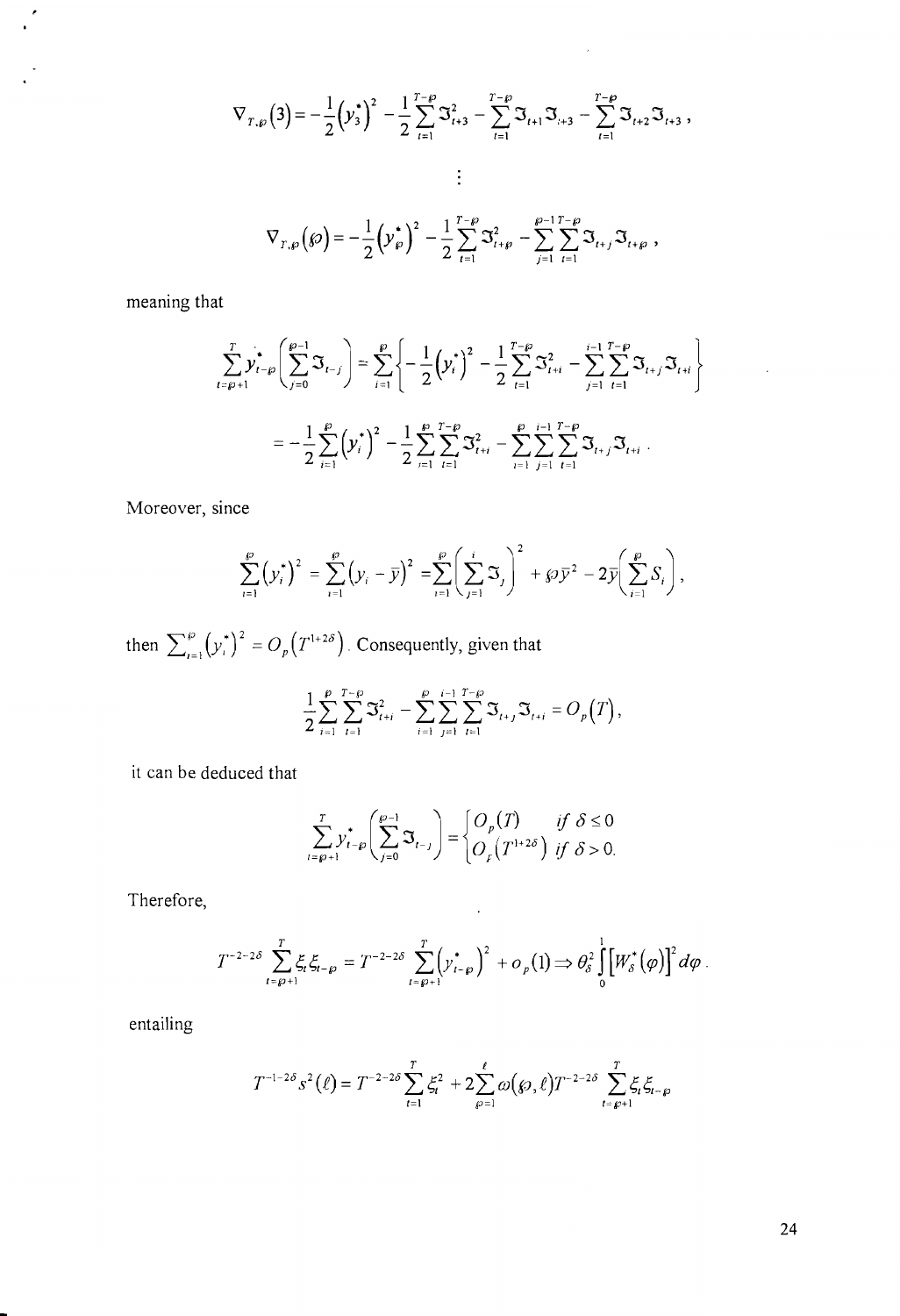$$
\Rightarrow \theta_{\delta}^2 \int\limits_{0}^{1} \left[W_{\delta}^{\star}(\varphi)\right]^2 d\varphi \left\{1+2 \sum_{\varrho=1}^{\ell} \omega(\varphi,\ell)\right\}.
$$

Now, using the properties of the Barlett spectral window, letting  $\ell \to \infty$ , it follows that

$$
\ell^{-1}\left[T^{-1-2\delta} s^2(\ell)\right] = \theta_{\delta}^2 \int_0^1 \left[W_{\delta}^{\star}(\varphi)\right]^2 d\varphi \left\{\ell^{-1} + 2\ell^{-1} \sum_{\varphi=1}^{\ell} \omega(\varphi,\ell)\right\}
$$

$$
= \theta_{\delta}^2 \int_0^1 \left[W_{\delta}^{\star}(\varphi)\right]^2 d\varphi \left\{\ell^{-1} + \ell^{-1} \sum_{\varphi=-\ell}^{\ell} \omega(\varphi,\ell)\right\}
$$

$$
\to \theta_{\delta}^2 \int_0^1 \left[W_{\delta}^{\star}(\varphi)\right]^2 d\varphi \left\{\int_{-1}^1 (1-|\varphi|) d\varphi\right\} = \theta_{\delta}^2 \int_0^1 \left[W_{\delta}^{\star}(\varphi)\right]^2 d\varphi.
$$

Finally, collecting all the above results, yields

 $\mathbf{r}$ 

$$
\left(\frac{\ell}{T}\right)\hat{\eta}_{\mu}=\frac{T^{-2-2\delta}T^{-2}\sum_{\beta}S_{\iota}^{2}}{\ell^{-1}T^{-1-2\delta}s^{2}(\ell)}\Rightarrow\frac{\int_{0}^{1}\left[\int_{0}^{r}W_{\delta}^{*}(\varphi)\right]^{2}d\tau}{\int_{0}^{1}\left[W_{\delta}^{*}(\varphi)\right]^{2}d\varphi},
$$

which completes the proof of the theorem.  $\blacksquare$ 

#### **REFERENCES**

BAILLIE, R. (1996), "Long Memory Processes and Fractional Integration in Econometrics", *Journal of Econometrics* 73, 5-59.

BAILLIE, R., CHUNG, C.-F. and M. TIESLAU (1996), "Analyzing Inflation by the Fractionally Integrated *ARFIMA-GARCH* Model", *Journal of Applied Econometrics 11,*  23-40.

BERAN, J. (1994), *Statistics for Long-Memory Processes*, Chapman and Hall, New York.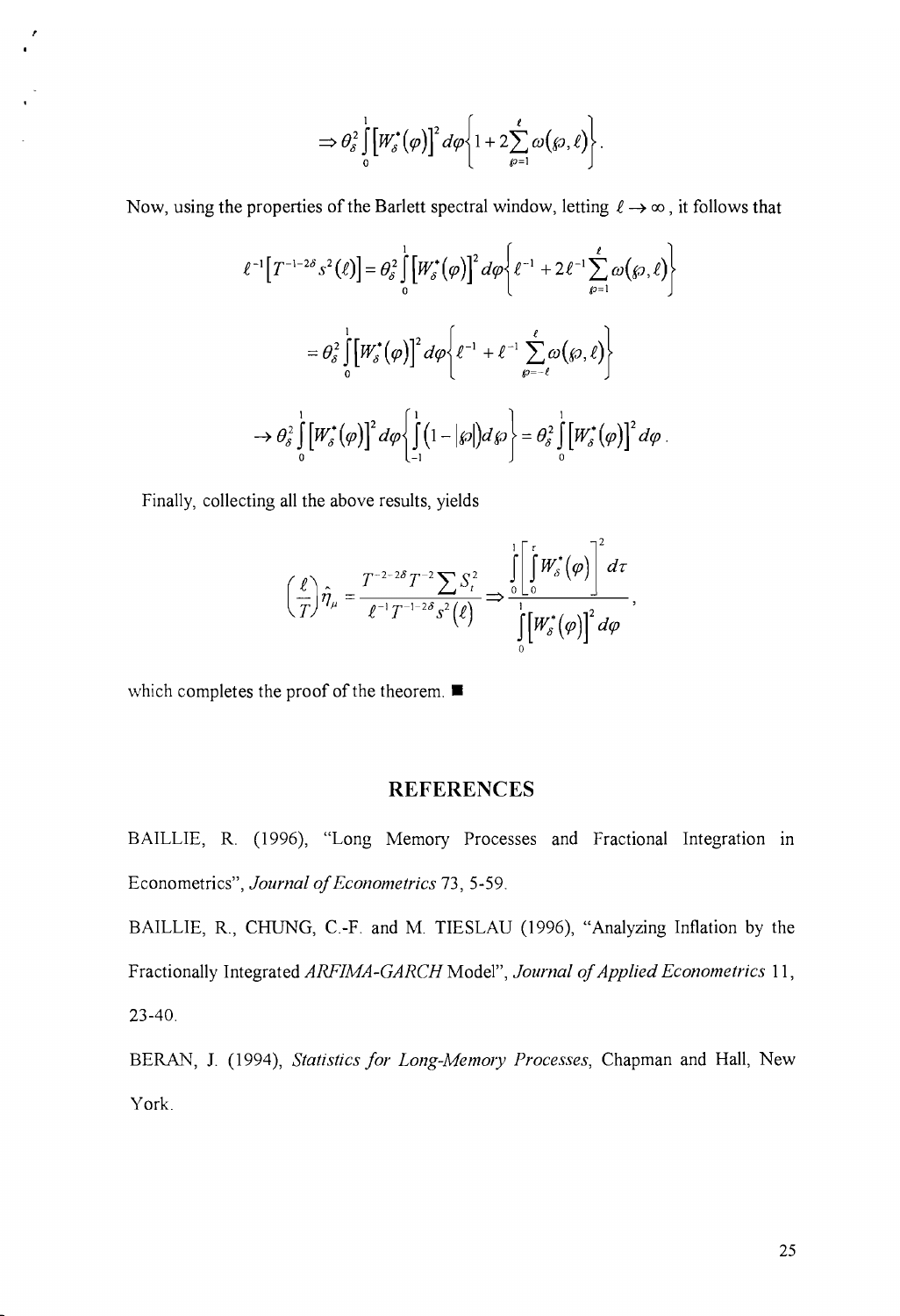CHUNG, c.-F. and R. BAILLIE (1993), "Small Sample Bias in Conditional Sum of Squares Estimators of Fractionally Integrated *ARMA* Models", *Empirical Economics 18,*  791-806.

DICKEY, D. and W. FULLERr (1979), "Distribution of the Estimators for Autoregressive Time Series with a Unit Root", *Journal of the American Statistical Association* 74, 427-431.

DICKEY, D. and W. FULLER (1981), "Likelihood Ratio Statistics for Autoregressive Time Series with a Unit Root", *Econometrica* 49, 1057-1072.

DIEBOLD, F. and G. RUDEBUSCH (1991), "On the Power of Dickey-Fuller Tests Against Fractional Alternatives", *Economics Letters* 35, 155-160.

FULLER, W. (1976), *Introduction to Statistical Time Series,* Wiley, New York.

HALDRUP, N. and F. MARMOL (1998), "Interactions Among Deterministic and Stochastic Trends with Fractionally Integrated Processes", *mimeo,* Aarhus University.

HASSLER, U. and J. WOLTERS (1994), "On the Power of Unit Root Tests Against Fractional Alternatives", *Economics Letters* 45, 1-5.

KWIATKOWSKI, D., P.c.B. PHILLIPS, P. SCHMIDT and Y. SHIN (1992), "Testing the Null Hypothesis of Stationarity Against the Alternative of a Unit Root: How Sure Are We that Economic Time Series have a Unit Root?", *Journal of Econometrics 54,*  159-178.

LEE, D. and P. SCHMIDT (1996), "On the Power of the *KPSS* Test of Stationarity Against Fractionally-Integrated Alternatives", *Journal of Econometrics* 73, 285-302. LEE, H. and C. AMSLER (1997), "Consistency of the *KPSS* Unit Root Test Against

Fractionally Integrated Alternative", *Economics Letters* 55,151-160.